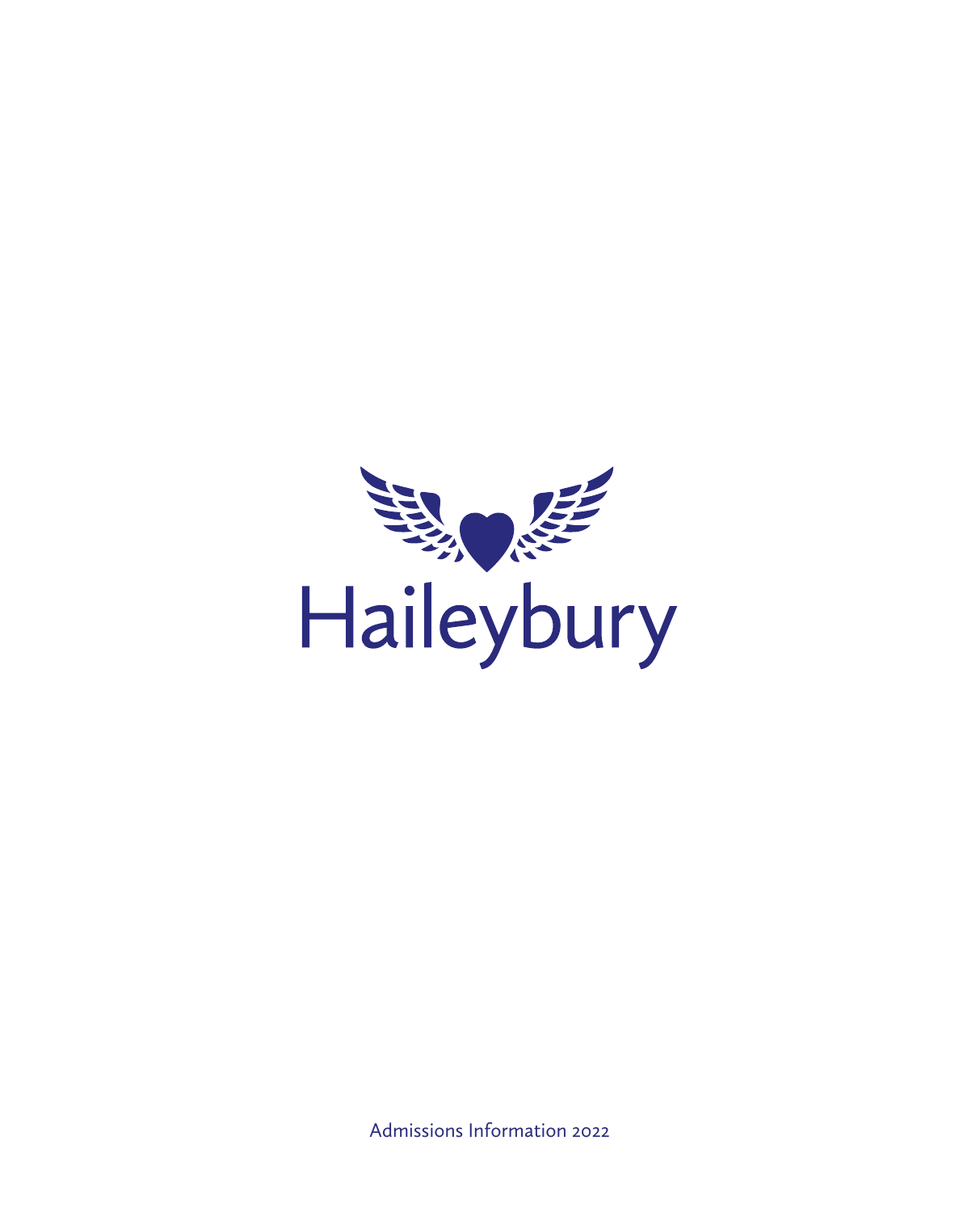

A very warm welcome to Haileybury Admissions. We hope you will find the information contained within this booklet helpful as you embark upon your admissions journey. Our Admissions Department is committed to supporting and guiding you and your child through their application to Haileybury.

Enclosed you will find our Admissions procedures detailed for each Year group and entry point. Essential guidance is also provided on Scholarship Awards, Financial Matters, Frequently Asked Questions, and more.

If you haven't yet had an opportunity to visit Haileybury, we warmly invite you and your family to come and experience what makes our community such a special place. Simply contact the Admissions Department and we would be delighted to arrange a time that is convenient for your family.

Our Open Events are also an ideal way to explore the breadth of activities and opportunities that await your child. During these events, our pupils offer guided tours of our picturesque, historical campus and provide a snapshot of what it means to be a Haileyburyian. Our Heads of Department and Senior Staff are also available to answer any specific questions you may have.

On behalf of our entire school community, we look forward to welcoming you to Haileybury in the near future.

# Contents

- 1 Curriculum
- 2 Admissions procedures
- 5 Scholarships

8 School life 8 Pupil transport 9 Financial matters

10 Frequently asked questions 11 Terms and conditions

15 Campus map

16 How to find us

[admissions@haileybury.com 0](mailto:admissions@haileybury.com)1992 706 353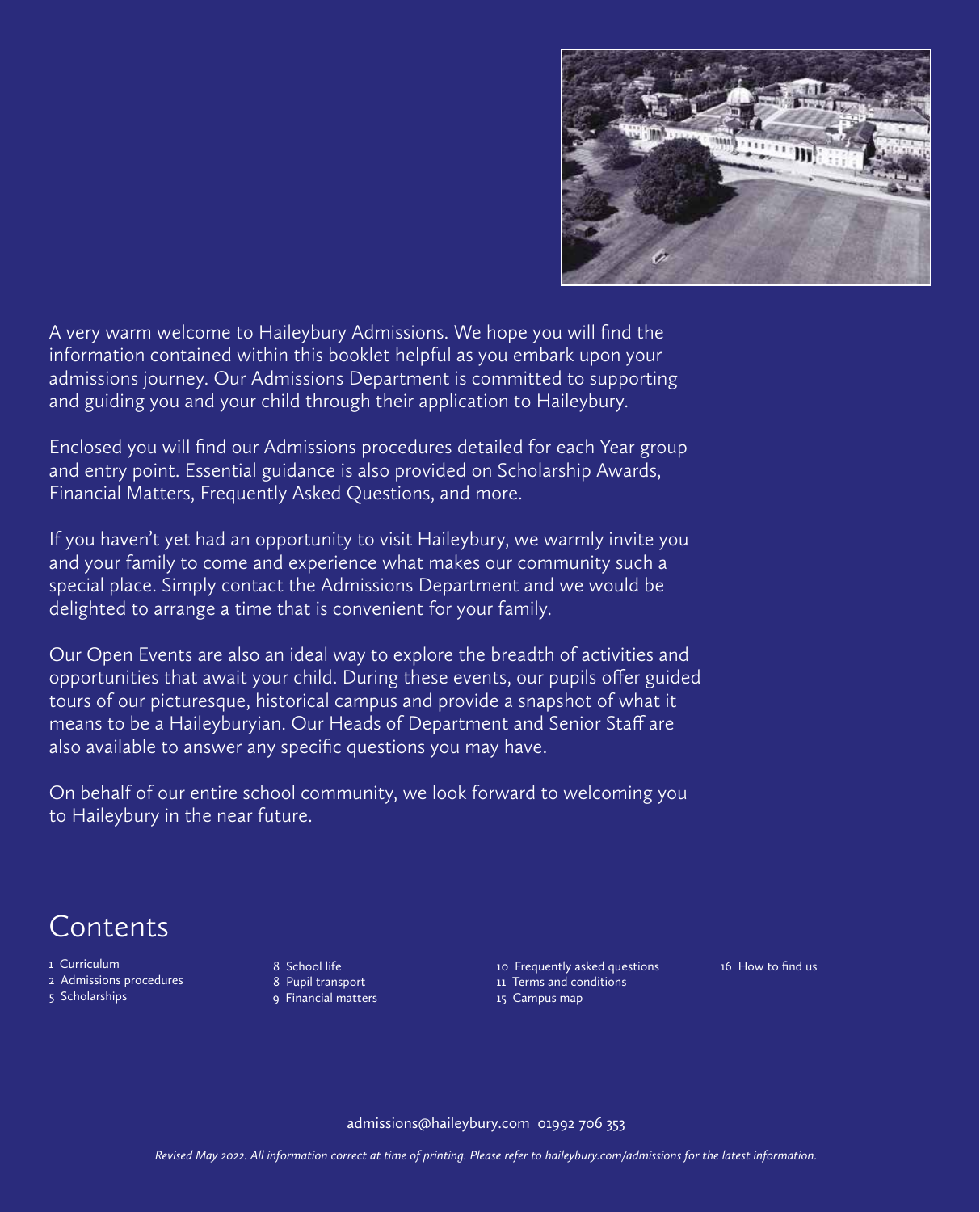# Curriculum

| <b>Lower School</b>                                                    | <b>Middle School</b>     |                           |                          | <b>Sixth Form</b>             |                               |  |
|------------------------------------------------------------------------|--------------------------|---------------------------|--------------------------|-------------------------------|-------------------------------|--|
| <b>Lower School One</b><br><b>Lower School Two</b><br>Year 8<br>Year 7 | <b>Removes</b><br>Year 9 | <b>Middles</b><br>Year 10 | <b>Fifths</b><br>Year 11 | <b>Lower Sixth</b><br>Year 12 | <b>Upper Sixth</b><br>Year 13 |  |

#### **Academic Overview**

At Haileybury, we want all of our pupils to be academically curious, intellectually ambitious, creative and imaginative. We believe that our pupils should be equipped with powerful knowledge that allows them to understand and make sense of the world around them. Our unrivalled curriculum supports pupils to understand how to apply this powerful knowledge, and seek out opportunities to use it with imagination; we want our pupils to go beyond what has already been thought and said. Our distinctive education allows the pupils to identify as subject specialists, but to understand the responsibility that comes with being at the forefront of academic enquiry.

#### **Lower School**

The subject based curriculum in the Lower School offers a range of academic opportunities. All of our girls and boys study English, Maths and Science, which provide them with a strong foundation in core subjects. In addition to this, pupils study an innovative and progressive series of language and linguistics courses, which is underpinned by a foundational belief that we need to teach pupils to become linguists. By the end of the Lower School, they will have studied Latin, French or Spanish and German or Greek, and will be in a position to make strong choices about their future language learning. Pupils also study History, Geography and Theology and Philosophy as separate subjects, but undertake extended project work that links these three disciplines together. In addition to this, our pupils are taught Music, Drama and Art, but are given the opportunity to develop these skills in longer, practical-based sessions. Similarly, Technology is taught through longer sessions, during which pupils have the opportunity to develop links

and connections between engineering, design, robotics and coding. This curriculum is underpinned by our bespoke wellbeing curriculum that develops social skills, and encourages a deeply holistic education.

At stages in the year, pupils have the chance to make meaningful connections between their learning, their subjects, each other and their community. These large scale projects are a distinctive, innovative part of our curriculum offering and allow our pupils to understand how to use their knowledge and skills in a powerful way.

All Lower School pupils take part in the co-curricular aspects of school life, challenge themselves through an outdoor learning experience, demonstrate a commitment to service and complete an independent project. This project gives pupils the opportunity to think differently, and apply their knowledge across subjects; they are supported through this by a Sixth Form mentor.

#### **Middle School**

The Middle School presents opportunities for pupils to start to make some choices over their curriculum pathways. Pupils are encouraged to think about themselves as learners and to understand their learning profile. Whilst the Middle School culminates in the taking of IGCSEs or GCSEs, the curriculum in the Removes year group is equally important and, therefore, equally strong.

#### Removes

In Removes, pupils continue with a similar core to that studied in the Lower School. However, they can start to make more ambitious choices regarding the languages they study and their creative arts programme. Whilst our core curriculum retains an element of stability for the girls and boys, they can start to specialise in their choices.

A pupil at this point may wish to take on three languages, for example, or may wish to study Art for a significant proportion of their timetable.

It is important to state that, at Haileybury, the Removes year is not a pre-GCSE year; we do not start GCSE courses at this stage. Rather, we provide a curriculum that is designed to encourage pupils to find joy in their subjects for their own sake; this will, in turn, lead to progress which will ensure that pupils will build strong foundations for their later learning.

# GCSE Pathways

The Core Curriculum is made up of the subjects that all pupils need to study, both in terms of ensuring that options remain open throughout their educational journey, but also because they underpin wider study. All pupils will study Mathematics, and all will be examined at the end of the Fifths. Similarly, all pupils will study both English Language and English Literature, and will be examined in both at the end of their GCSE years. All pupils will also study Science, which will be taught as Biology, Chemistry and Physics.

The Optional Curriculum is designed to be customisable to match the personalised pathways of every single pupil. Whilst Modern Languages are not compulsory, it is expected that most pupils will study a language, whilst gifted linguists will opt to study two or more. Equally, whilst there is no expectation that every pupil will study a humanity, in reality, most pupils opt to study Geography, History or Religious Studies, with many looking to study two or more. Regarding the arts and technology, it will be appropriate for some pupils to study one of these subjects, and some will opt to specialise further in this area. Equally, the classical subjects could be studied as part of a wide suite of options, or as part of a specialised pathway.

This curriculum is then strengthened through the Extension Curriculum. The extension modules include the study of the Global Awareness Project. Fantastic preparation for Sixth Form studies, this project encourages pupils to think, challenge and probe, considering subject specific knowledge in an inter-disciplinary context.

# **Sixth Form**

The Sixth Form at Haileybury presents an exciting opportunity for girls and boys to have significant choice over their pathways. The curriculum on offer at this stage of the school is amongst the best in the world: pupils have the freedom and flexibility to choose whether they study for A levels or for the International Baccalaureate Diploma Programme. Whichever pathway they opt for, they will have a curriculum experience that will continue to prioritise subject specialism, connections across learning and wider, extension study. The exciting thing about the curriculum at Haileybury is that it can be adapted to be as personalised as is necessary. Wherever pupils find their strengths and whatever their later ambitions may be, we can support them to become academically ambitious and intellectually curious.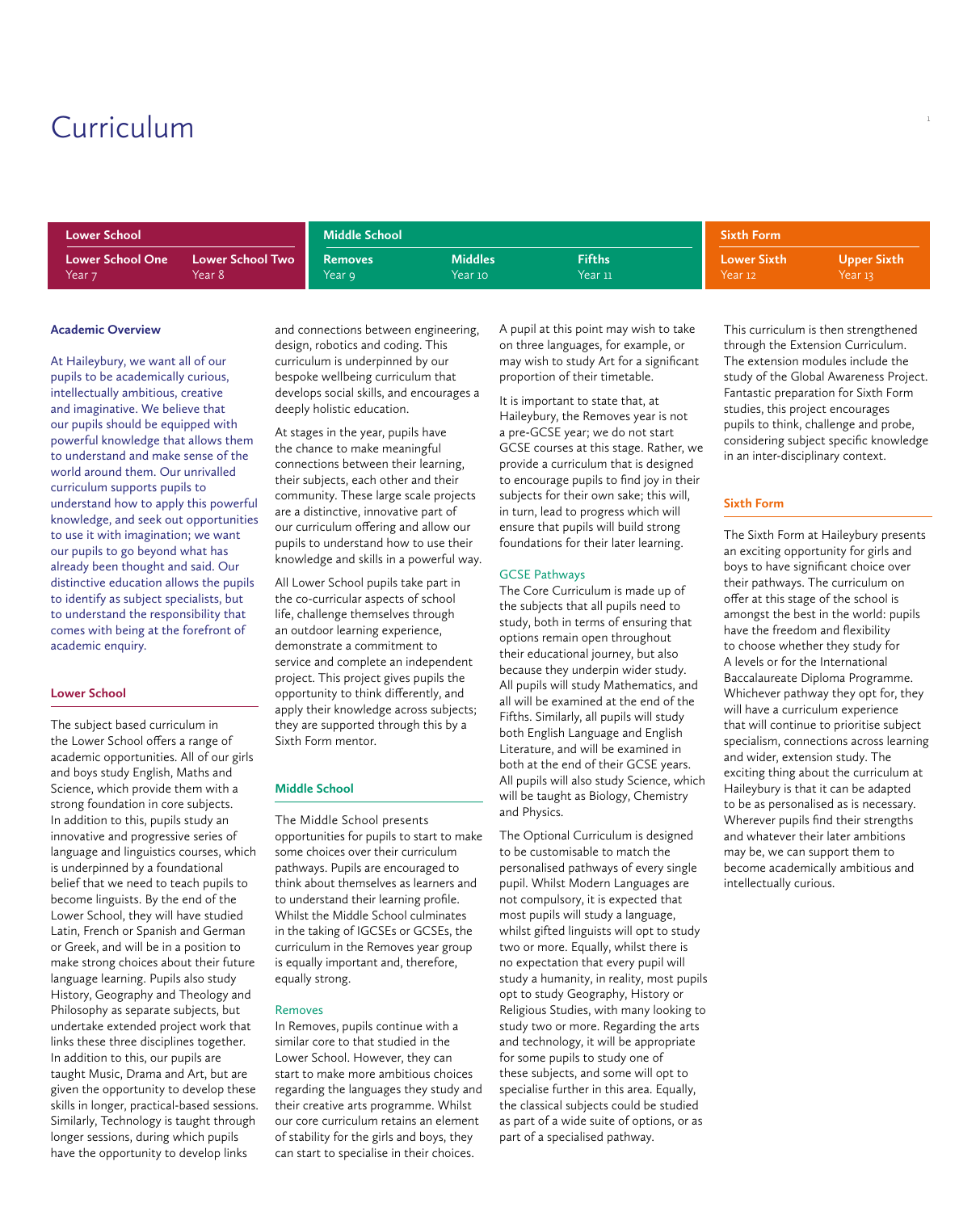# Admissions procedures from September 2022

*To review our Admissions Policy as well as Terms & Conditions, please visit [haileybury.com/policies-publications/](https://www.haileybury.com/policies-publications/)*

#### **Introduction**

### **Visiting Haileybury**

We warmly encourage prospective families to visit us to get a sense of what day to day life is like as a Haileyburian. During term time, families can meet our staff and pupils in the following ways:

### An Open Event

This is an ideal introduction to the School and your visit will include a tour with our pupils and an opportunity to meet the Master and other key members of the staff team.

#### An individual visit

Many families arrange an individual visit having initially attended an Open Event. This allows for detailed questions to be raised, particular issues to be discussed or to meet specific members of staff.

#### **Registration**

To be considered for a place at Haileybury, you need to register your child with us by completing the online registration form. This form can be found on our website haileybury. [com/admissions/registration-form/](https://www.haileybury.com/admissions/registration-form/)  Applicants are required to pay a nonrefundable registration fee of £100. Applicants should then submit a copy of their passport and a copy of their most recent school report to the Admissions Department.

Please note that applicants interested in applying for the 16+ entry must send their most recent school report and any predicted grades to the Admissions Department prior to registering; we will then guide parents through the next steps.

# **Siblings**

Haileybury is sympathetic towards applications from siblings in order to ensure that, where this is their wish, parents may have their children educated at the same school. However, within this, it remains important that siblings are able to both cope with and meet the requirements of an academically selective school.

#### **International Applicants**

International applicants may be permitted to sit entrance papers at offices of the British Council [britishcouncil.org/exam](https://www.britishcouncil.org/exam) or at the offices of a recognised international agent working with Haileybury. Please note that, other than in exceptional circumstances, we do not permit our tests to be taken at home or administered in either lawyers' offices or the applicant's current school.

#### **Entry Points**

There are four main points of entry to the School; these are at Years 7, 9, 10 and 12 along with a bespoke 'Pre-IB' entry point into Year 11. We are also able to take pupils into Year 8 when space allows, based on an entrance procedure in line with the Year 7 one. Our admissions procedures, which are detailed below, are designed to be as straightforward as possible for all applicants, whilst also enabling us to gain a full understanding of each applicant's academic potential, and suitability to Haileybury.

#### **Lower School 1 (Year 7) – 11+ entry**

Around 60 pupils join Haileybury each year in Lower School 1 (Year 7). The entrance examinations take place in November when an applicant is in Year 6.

### **Assessment Day**

All applicants will be invited to Haileybury for an interview with a member of our teaching staff. While here, they will sit papers in mathematics and English which will assess their fundamental understanding of, and skill with, these core subjects. A sample paper for each of these assessments can be found on our website haileybury.com/ [admissions/how-to-apply/](https://www.haileybury.com/admissions/how-to-apply/)

# **Online CAT4**

Applicants will also sit an online cognitive abilities test (CAT) which is provided by GL Assessment. This test assesses verbal and non-verbal reasoning, quantitative and spatial skills. Applicants cannot prepare for these tests which are designed to assess their inherent (rather than taught) aptitude.

We are aware that many applicants routinely sit this test at their current schools at the start of their Year 6; as such, rather than ask those pupils to sit the test again, their current schools can share the results with Haileybury as part of their reference. We will ask those whose current schools do not already ask them to sit the CAT4 test to instead sit it when they are onsite at Haileybury as part of their assessment day.

#### **Additional Information**

A school report and a confidential reference from the applicant's current school will also be requested. In assessing applications a holistic judgement is made, based on each of the aforementioned aspects of the admissions process.

#### **Removes (Year 9) – 13+ entry**

We admit around 70 pupils each year into Year 9. They will join the pupils who have come through our Lower School to form a year group of around 120 to 130 pupils.

The main entrance examinations (the Main Exams) are held in the January of an applicant's Year 7. For children attending UK Prep Schools, Haileybury offers an earlier entrance route (the Early Tests), which takes place in the February of an applicant's Year 6 for a confirmed place in Year 9. Please note that entry via the Early Tests is highly competitive as we can only make a small number of offers at that time; however, unsuccessful Early Tests applicants can reapply through the Main Exams route 11 months later, where more spaces are available.

Following the Main Exams, Haileybury will continue to accept registrations and make offers for as long as places remain available.

Whether applying via the Main Exams or the Early Tests route, the admissions process is identical.

#### **Assessment Day**

All applicants will be invited to Haileybury for an interview with a member of our teaching staff. While here, they will also sit papers in Mathematics and English which will assess their fundamental understanding of, and skill with, these core subjects. A sample paper for each of these assessments can be found on our website haileybury.com/ [admissions/how-to-apply/](https://www.haileybury.com/admissions/how-to-apply/)

### **Online CAT4**

Applicants will also sit an online cognitive abilities test (CAT) which is provided by GL Assessment. This test assesses verbal and non-verbal reasoning, quantitative and spatial skills. Applicants cannot prepare for these tests which are designed to assess their inherent (rather than taught) aptitude.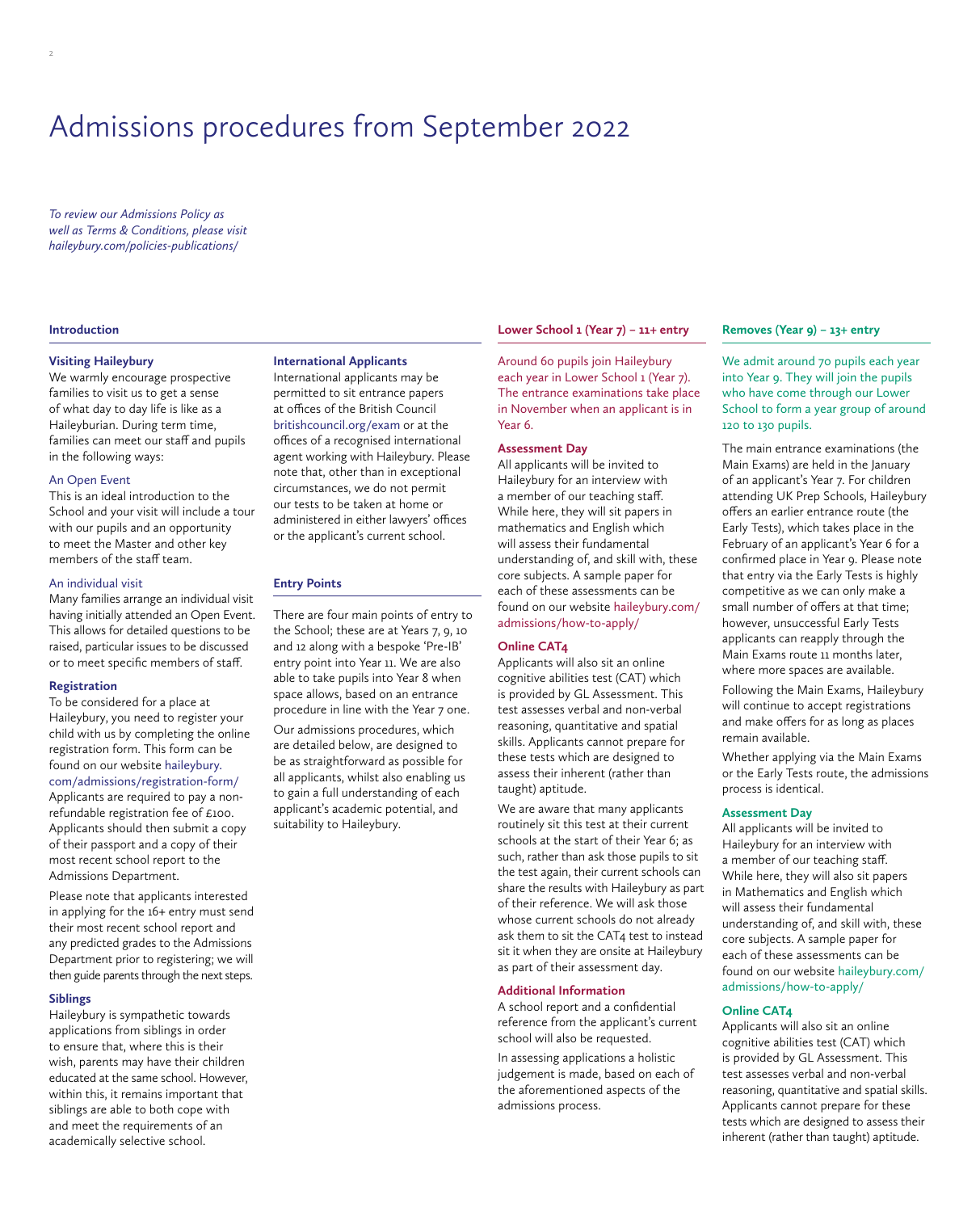# **Middles (Year 10) – 14+ entry**

We are aware that many applicants routinely sit this test at their current schools at the start of their Year 6 or Year 7; as such, rather than ask those pupils to sit the test again, their current schools can share the results with Haileybury as part of their reference. We will ask those whose current schools do not already ask them to sit the CAT4 test to instead sit it when they are onsite at Haileybury as part of their assessment day.

# **Additional Information**

A school report and a confidential reference from the applicant's current school will also be requested.

In assessing applications a holistic judgement is made, based on each of the aforementioned aspects of the admissions process.

Please note that it is not possible for an applicant to be considered for both Lower School 1 (Year 7) and Removes (Year 9, Early Tests) simultaneously. Pupils offered a place in Year 7 cannot defer to Year 9.

# Entry into Year 10 is dependent on spaces being available. Entrance examinations take place in either November or February prior to entry.

#### **Haileybury Exam Papers**

Applicants will sit examinations in mathematics and English which will assess their fundamental understanding of, and skill with, these core subjects. A sample paper for each of these assessments can be found on our website haileybury.com/ [admissions/how-to-apply/](https://www.haileybury.com/admissions/how-to-apply/)

#### **Online CAT4**

Applicants will also sit an online cognitive abilities test (CAT) which is provided by GL Assessment. This test assesses verbal and non-verbal reasoning, quantitative and spatial skills. Applicants cannot prepare for these tests which are designed to assess their inherent (rather than taught) aptitude.

#### **Interview**

Candidates will be interviewed by a member of our teaching staff at Haileybury. The main focus of this interview is to get a better understanding of the candidate as a learner but questions are likely to also explore other interests, achievements and skills in order to give us a better idea of the candidate as an individual.

# **Additional Information**

A school report and a confidential reference from the applicant's current school will also be requested. In assessing applications a holistic judgement is made, based on each of the aforementioned aspects of the admissions process.



# **Fifths (Year 11) – 15+ entry**

While we are not able to consider applications to join our main Year 11 cohort, we do admit a small group of pupils into this year group to sit an accelerated Pre-IB programme of IGCSE study; this is aimed at pupils from overseas who wish to experience studying in the UK prior to embarking on the IB Diploma programme in the Sixth Form. With only a few places available for what is a very popular course, the Pre-IB is a highly competitive entry point. Entry examinations take place in either November or February prior to entry.

# **Haileybury Exam Papers**

Applicants will sit examinations in Mathematics and English which will assess their fundamental understanding of, and skill with, these core subjects. A sample paper for each of these assessments can be found on our website haileybury.com/ [admissions/how-to-apply/](https://www.haileybury.com/admissions/how-to-apply/)

### **Online CAT4**

Applicants will also sit an online cognitive abilities test (CAT) which is provided by GL Assessment. This test assesses verbal and non-verbal reasoning, quantitative and spatial skills. Applicants cannot prepare for these tests which are designed to assess their inherent (rather than taught) aptitude.

#### **Interview**

Candidates will be interviewed by a member of our teaching staff at Haileybury. The main focus of this interview is to get a better understanding of the candidate as a learner but questions are likely to also explore other interests, achievements and skills in order to give us a better idea of the candidate as an individual.

# **Additional Information**

A school report and a confidential reference from the applicant's current school will also be requested.

In assessing applications a holistic judgement is made, based on each of the aforementioned aspects of the admissions process.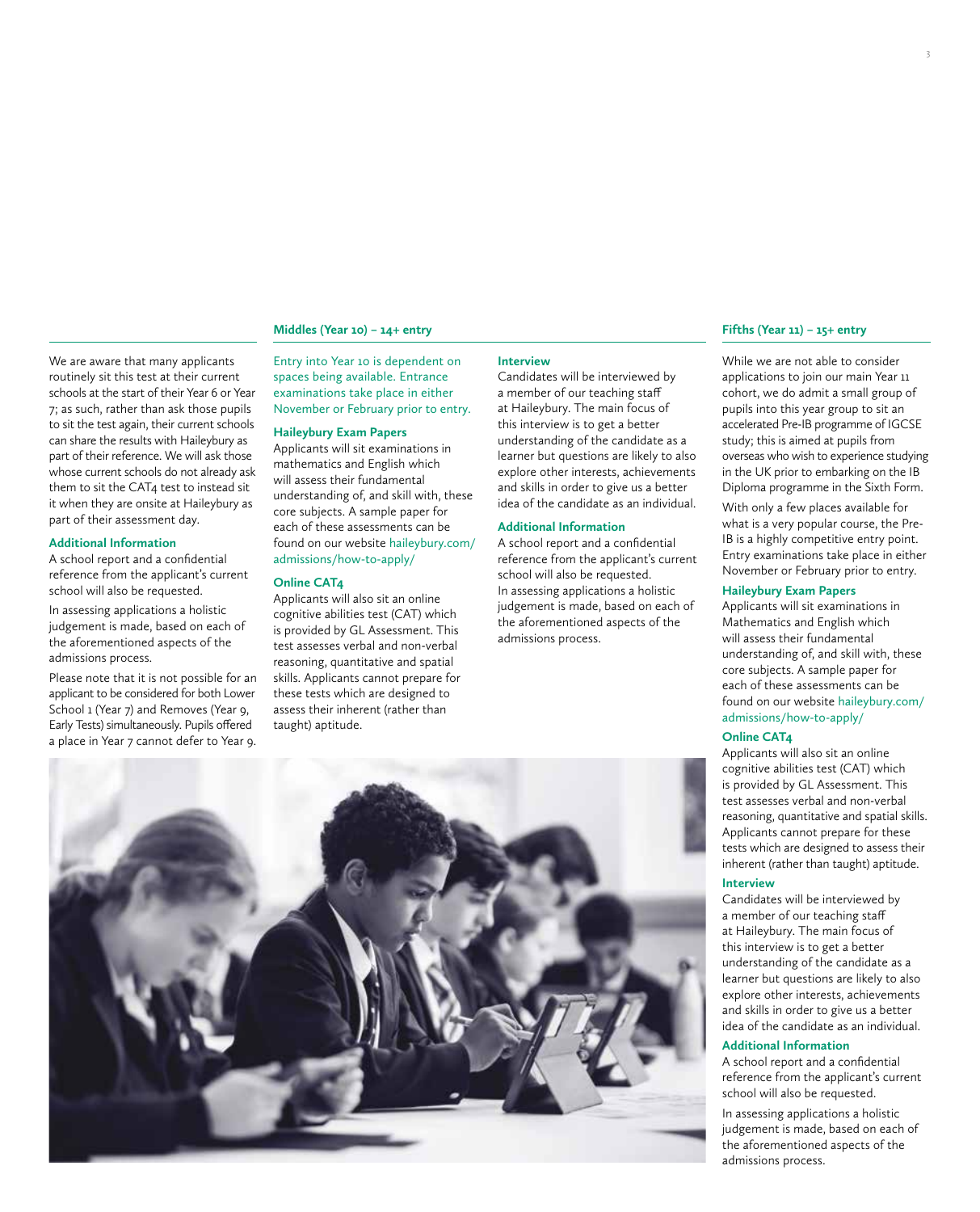# *Admissions procedures from 2022 continued*

### **Sixth Form (Year 12) – 16+ entry**

4

We welcome applications for entry into the Sixth Form to study either for A levels or for the International Baccalaureate Diploma Programme.

Upon initial enquiry, applicants are requested to provide a school report to the Admissions Department. International candidates should also sit a UKiset test (to assess their level of functional English) and provide the School with the result.

Subject to a satisfactory report (and UKiset score where appropriate) applicants will then be invited to register for the assessment day at Haileybury in November of the year prior to entry.

Following the November assessment day, Haileybury will continue to accept registrations and make offers for as long as places remain available.

### **Compulsory Mathematics and English Language Papers**

Applicants will sit a Haileybury mathematics paper. This paper will contain two sections; the first of which will test core skills and understanding and is designed to be accessible to all, while the second will be more demanding and contain a greater problem solving element.

Applicants will also sit a Haileybury English language paper. This paper will contain two sections; the first of which will test reading and comprehension skills while the second will be based around a writing task. Both sections will be accessible to all.

Sample mathematics and English papers can be found on our website. [haileybury.com/admissions/how-to](https://www.haileybury.com/admissions/how-to-apply/)apply/

# **Free-Choice Paper**

Applicants will sit a third Haileybury paper. The applicant will choose from a selection of subjects to decide which one they wish to be assessed in. Decisions over which subject to choose should be taken carefully and should reflect the strengths of the pupil. These papers are designed so that no specific prior content knowledge is required - instead they are a chance for a candidate to demonstrate their skills and thinking within a subject discipline. Sample papers can be found on our website. [haileybury.com/admissions/](https://www.haileybury.com/admissions/how-to-apply/) how-to-apply/

# **Online CAT4**

Applicants will also sit an online cognitive abilities test (CAT) which is provided by GL Assessment. This test assesses verbal and non-verbal reasoning, quantitative and spatial skills. Applicants cannot prepare for these tests which are designed to assess their inherent (rather than taught) aptitude.

# **Interview**

Candidates will be interviewed by a member of our teaching staff at Haileybury. The main focus of this interview is to get a better understanding of the candidate as a learner but questions are likely to also explore other interests, achievements and skills in order to give us a better idea of the candidate as an individual.

#### **Additional Information**

A school report and a confidential reference from the applicant's current school will also be requested.

In assessing applications a holistic judgement is made, based on each of the aforementioned aspects of the admissions process.

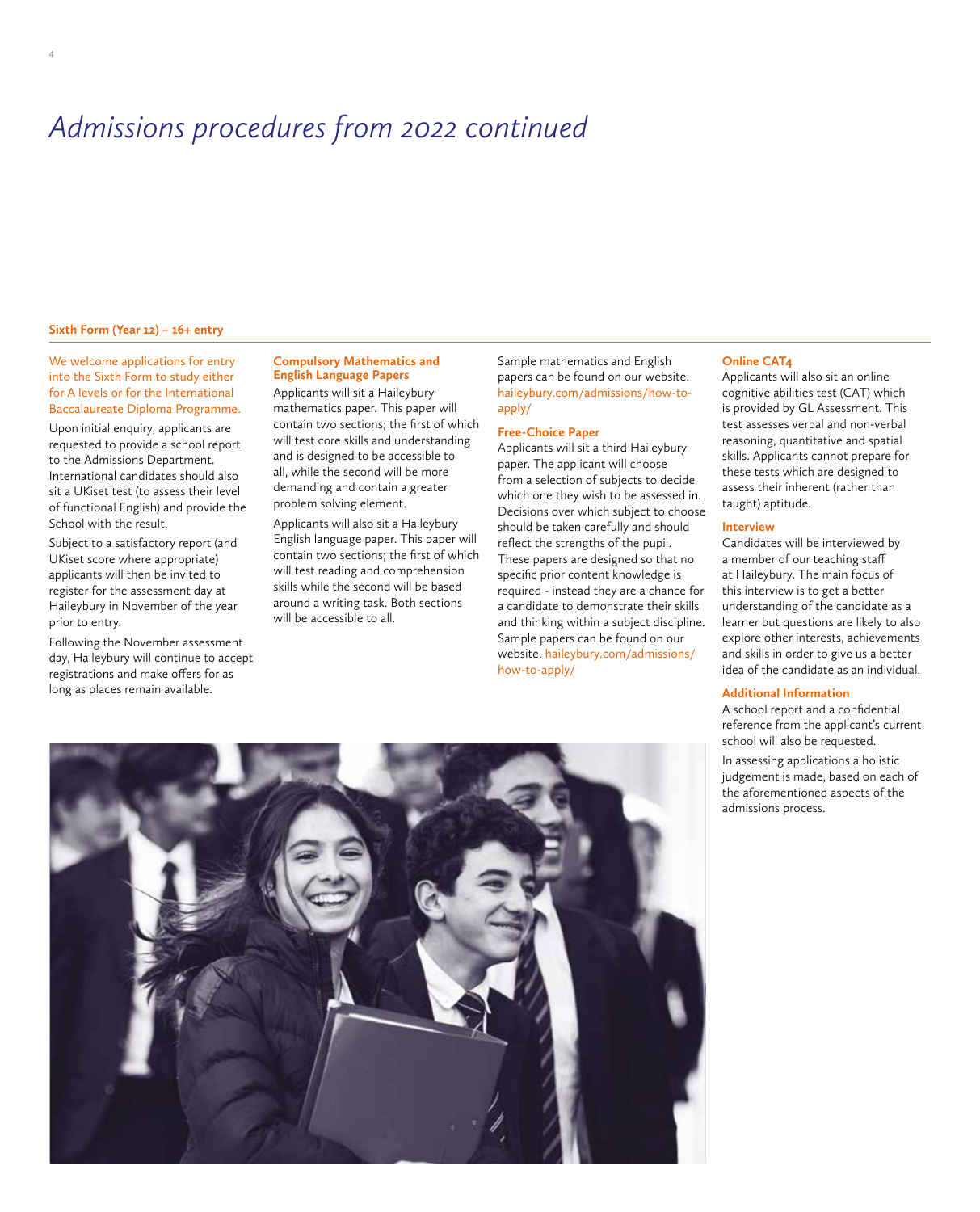# **Scholarships**

We welcome applications from applicants at 11+, 13+ and 16+ for a range of scholarships. Entries are encouraged from applicants who demonstrate excellence, talent, outstanding achievement and promise.

A Haileybury Scholarship award typically carries a fee remission and successful applicants gain enormously from the additional opportunities and enrichment programmes our Scholars experience. Scholarships are awarded on merit and are not means-tested. All scholarships are reviewed annually.

At 11+ entry, Haileybury offers Academic, Music, and Sport Scholarships.

At 13+ and 16+ entry, Haileybury offers Academic, Drama, Music, Sport, Art and Design Technology Scholarships. A scholarship will normally be held for the duration of a pupil's career at Haileybury, subject to the pupil continuing to meet the standards expected of Scholars.

Applicants can apply for a maximum of three scholarships.

#### **Lower School 1 (Year 7) – 11+ entry**

Academic, Music, and Sport Scholarships are available to external applicants.

# **Academic Scholarships**

Haileybury does not require 11+ pupils to submit a separate application for an Academic Scholarship. An offer of a place will be made on the basis of the entrance examination results, a successful interview and satisfactory school reference, and where appropriate an Academic Scholarship will be offered too. In this way we are able to recognise and reward the very best applicants. Applicants must sit their entrance examination at Haileybury to be considered for the Academic Scholarship.

#### **Music Scholarships**

Applicants will normally offer two instruments, one of which may be voice, and a standard of Grade 3 or 4 in the main instrument is expected. Applicants will have an audition and an interview with the Director of Music. The School is primarily interested in identifying potential at this level. Applicants may also submit and perform their own compositions.

Music Scholars are expected to contribute to the musical life of the School and take up leadership responsibilities, directing groups and encouraging music-making throughout the School.

#### **Sport Scholarships**

Attitude, athletic ability and raw talent are our key factors in selecting a Sports Scholar at this age. Experience in our sports listed below is not a prerequisite, but might be a potential benefit.

We award scholarships in hockey, rugby, football, netball, cricket, lacrosse and swimming.

The assessment day would typically include: fitness training, training sessions in at least two of the aforementioned sports and an interview.

# **Removes (Year 9) – 13+ entry**

Academic, Drama, Music, Sport, Art and Design Technology Scholarships are available to external applicants who have been successful in gaining a place at Haileybury.

#### **Academic Scholarships**

All applicants initially undergo either the Early Tests or Main Exams 13+ entry process. Those who perform especially strongly in these assessments will then be invited back to Haileybury to take part in a scholarship assessment day. This day takes place in the January or February of the applicant's year of entry.

Assessment during the day consists of two written papers (in maths and English) and then a series of more practical and interactive assessments (specifically in the areas of science, linguistics and humanities). In addition, applicants will also have an interview with two senior members of staff, during which they will be asked to deliver a short verbal presentation (lasting between three and five minutes) on a subject of their choice.

The day is designed to identify those pupils who can be leaders in the classroom as well as in the exam hall. The expectation is that it will be a challenging but enjoyable day to be a part of. Please note that, other than in exceptional circumstances, applicants must attend the assessment day at Haileybury to be considered for an Academic Scholarship.

#### **Art and Design Technology Scholarships**

Applicants are expected to offer evidence of outstanding achievement by bringing examples of work and sketch books. Applicants will undergo a practical assessment and an interview with the Head of Art (Art Scholarship applicants) and Head of Design Technology (Design Technology applicants).

# **Drama Scholarships**

Applicants are expected to offer evidence of outstanding theatrical ability. Applicants should be prepared to perform two contrasting audition pieces of approximately 2–3 minutes in duration. The chosen pieces should be monologues the candidate is comfortable with and feels confident to perform. Previous LAMDA speeches are ideal. One of the speeches should be classical in nature – i.e. from Greek Theatre, Shakespeare, Renaissance Drama etc. Applicants should also provide a song (ideally with a backing track or sheet music for accompaniment) to assess musical theatre ability. There will be a solo audition and interview with the Director of Drama as well as a sight reading task and potentially a short group workshop.

Applicants should also provide evidence of previous drama experience such as school plays, extra-curricular drama lessons, theatre school experience, dance or singing qualifications, LAMDA qualifications or professional experience where possible. Applicants should be ready to talk about previous experience at the interview and will also have the opportunity to discuss their dramatic interests and aspirations.

#### **Music Scholarships**

Applicants will normally offer two instruments, one of which may be voice, and a standard of Grade 5 or 6 in the main instrument is expected. Applicants will have an audition and an interview with the Director of Music.

Applicants may also submit and perform their own compositions. Music Scholars are expected to contribute to the musical life of the school and take up leadership responsibilities, directing groups and encouraging music-making throughout the school.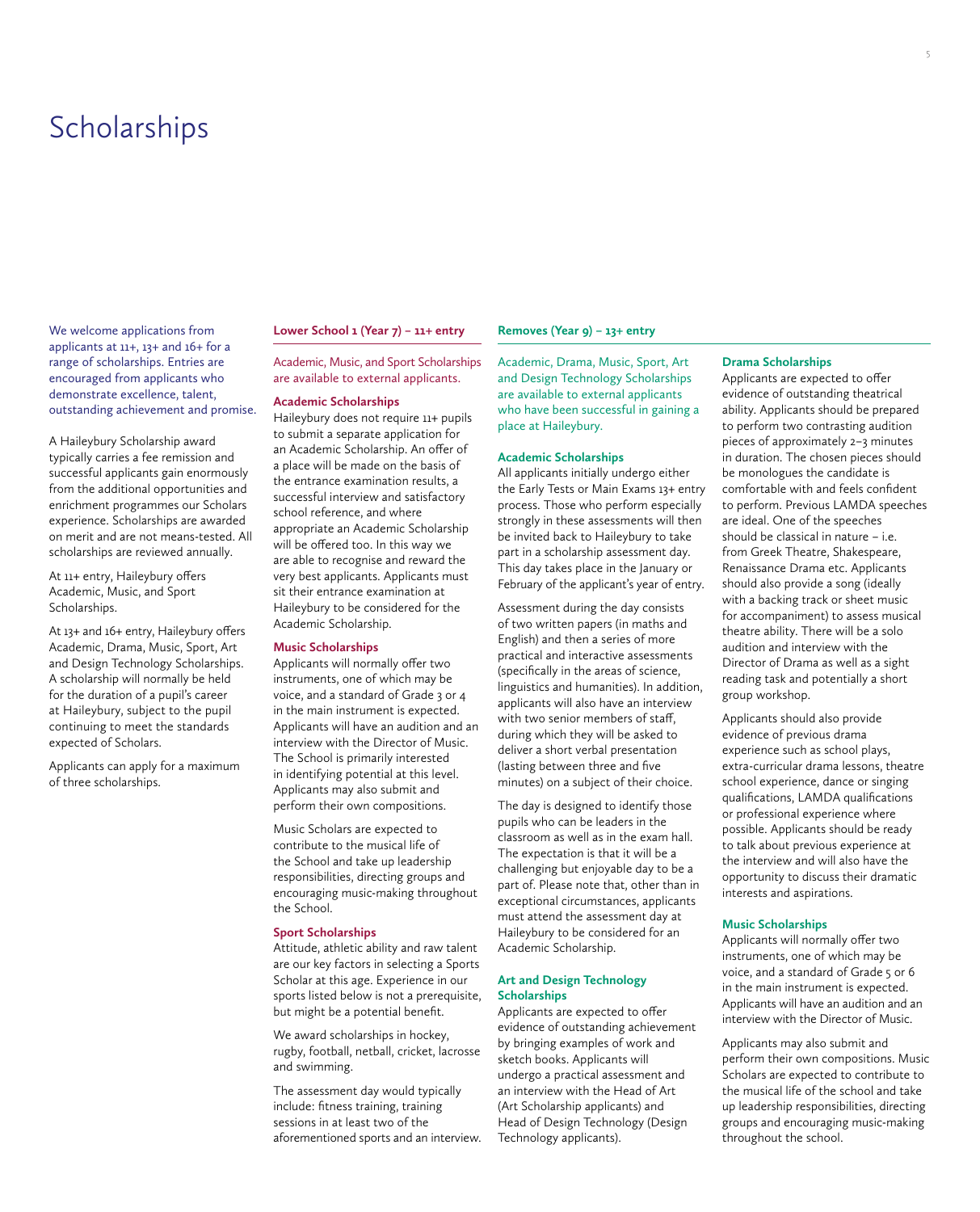# *Scholarships continued*

#### *(Removes continued)*

#### **Sixth Form (Year 12) – 16+ entry**

# **Sport Scholarships**

Excellence of performance, an immense level of promise and/or potential for leadership in one sport can lead to the award of a scholarship. It might be an advantage to be able to offer these attributes in more than one sport, but it is not a prerequisite. We award scholarships in hockey, netball, cricket, rugby, swimming, football & lacrosse.

The assessment day would typically include: fitness training, training sessions in at least two of the aforementioned sports and an interview.

Haileybury Scholars are expected to be active and positive contributors to the School's sporting life throughout the year, setting an impeccable example on and off the field of play.

Every Sports Scholar (from 13+) will also be invited to join the Haileybury HPP (High Performance Programme) and thus have the best possible chance of maximising their potential.

Further details on the HPP can be found at: haileybury. com/about[haileybury/co-curricular/ sport/high](https://www.haileybury.com/about-haileybury/co-curricular/sport/high-performance-programme/#:~:text=The%20HPP%20enables%20our%20most,to%20achieve%20their%20maximum%20potential.)performance-programme/

Academic, Drama, Music, Sport, Art and Design Technology Scholarships are available to external applicants. Applicants for any of these awards must also undergo the standard Haileybury 16+ entry process.

#### **Academic Scholarships**

Haileybury does not require 16+ candidates to submit a separate application for an Academic Scholarship. An Academic Scholarship will be awarded to candidates who are outstanding in their performance, both in our entrance examinations and interview.

### **Art and Design Technology Scholarships**

Applicants are expected to offer evidence of outstanding achievement by bringing examples of artwork and sketch books. Applicants will undergo a practical assessment and an interview with the Head of Art (Art applicants) and Design Technology (DT applicants).

#### **Drama Scholarships**

Applicants are expected to offer evidence of outstanding theatrical ability. Applicants should be prepared to perform two contrasting audition pieces of approximately 2–3 minutes in duration. The chosen pieces should be monologues the candidate is comfortable with and feels confident to perform. Previous LAMDA speeches are ideal. One of the speeches must be classical in nature – i.e. from Greek Theatre, Shakespeare, Renaissance Drama etc. The second should be contemporary and contrasting. Applicants should also provide a song (ideally with a backing track or sheet music for accompaniment) to assess musical theatre ability. There will be a solo audition and interview with the Director of Drama as well as a sight reading task and potentially a short group workshop.

Applicants should also provide evidence of previous drama experience such as school plays, extra-curricular drama lessons, theatre school experience, dance or singing qualifications, LAMDA qualifications or professional experience where possible. Applicants should be ready to talk about previous experience at the interview and will also have the opportunity to discuss their dramatic interests and aspirations.

#### **Music Scholarships**

Applicants will normally offer two instruments, one of which may be voice, and a standard of Grade 7 or 8 in the main instrument is expected. Applicants will have an audition and an interview with the Director of Music. Applicants may also submit and perform their own compositions. Music Scholars will automatically join our Scholarship Programme which aims to develop and maximise the pupil's potential and passions.

- The programme will include:
- working towards diploma standard Trinity or ABRSM
- preparation for university choral and organ scholarships
- one-to-one
- weekly listening/aural sessions

Music Scholars are expected to contribute to the musical life of the school and take up leadership responsibilities; directing groups and encouraging music making throughout the school.

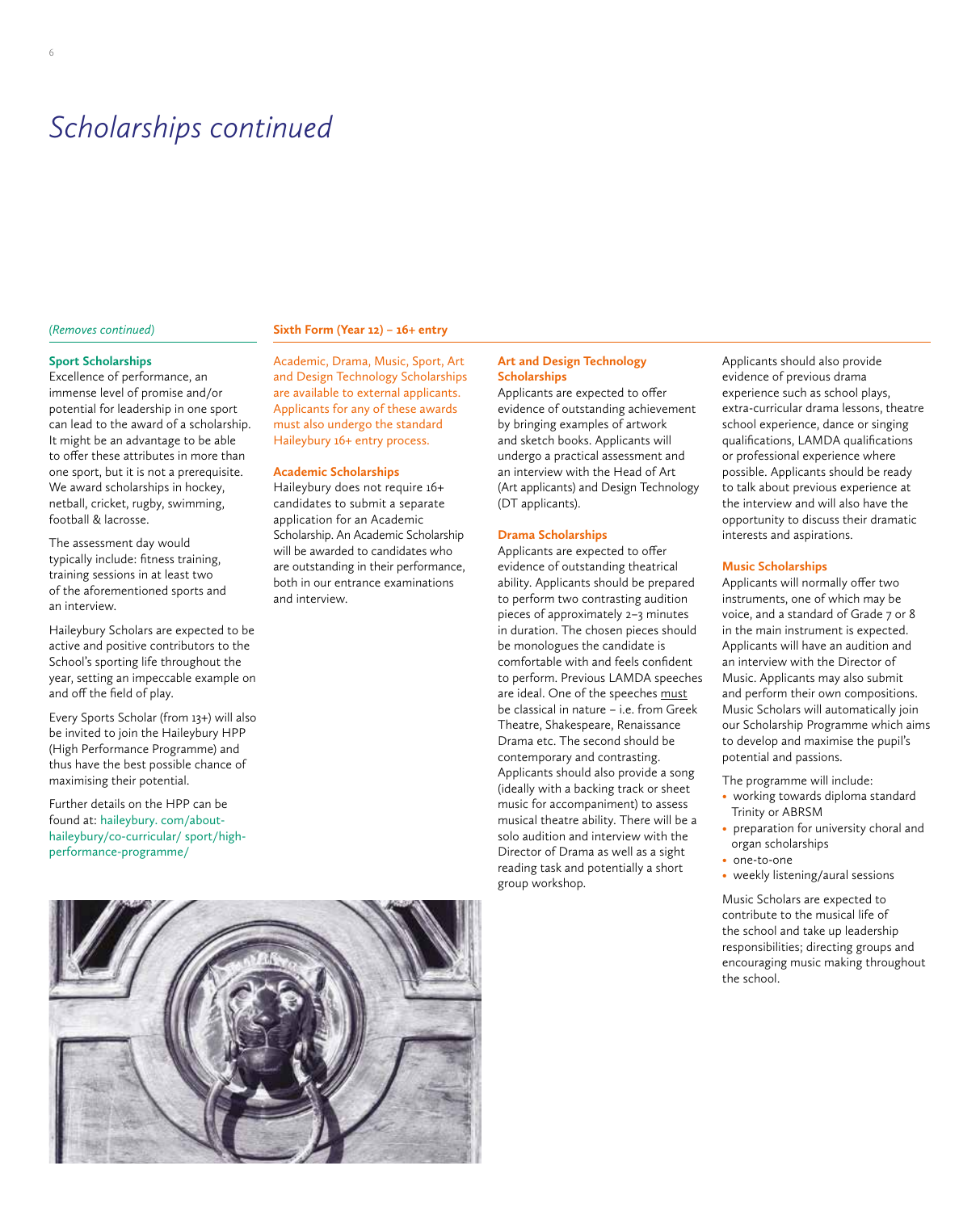# **Sport Scholarships**

High performance in a nominated sport, leadership skills and a firstclass attitude are all essential. We award scholarships in hockey, rugby, netball, cricket, lacrosse, football and swimming. There is also the opportunity to showcase your ability and in more than just the nominated sport(s), if you wish, but it is certainly not a prerequisite. We are aware that, in some cases, specialisation has already occurred at this age.

Haileybury scholars are expected to be active and positive contributors to the School's sporting life throughout the year, setting an impeccable example on and off the field of play

Every Sports Scholar will also be invited to join the Haileybury HPP (High Performance Programme) and thus have the best possible chance of maximising their potential.

Further details on the HPP can be found at: haileybury. com/about[haileybury/co-curricular/ sport/high](https://www.haileybury.com/about-haileybury/co-curricular/sport/high-performance-programme/#:~:text=The%20HPP%20enables%20our%20most,to%20achieve%20their%20maximum%20potential.)performance-programme/

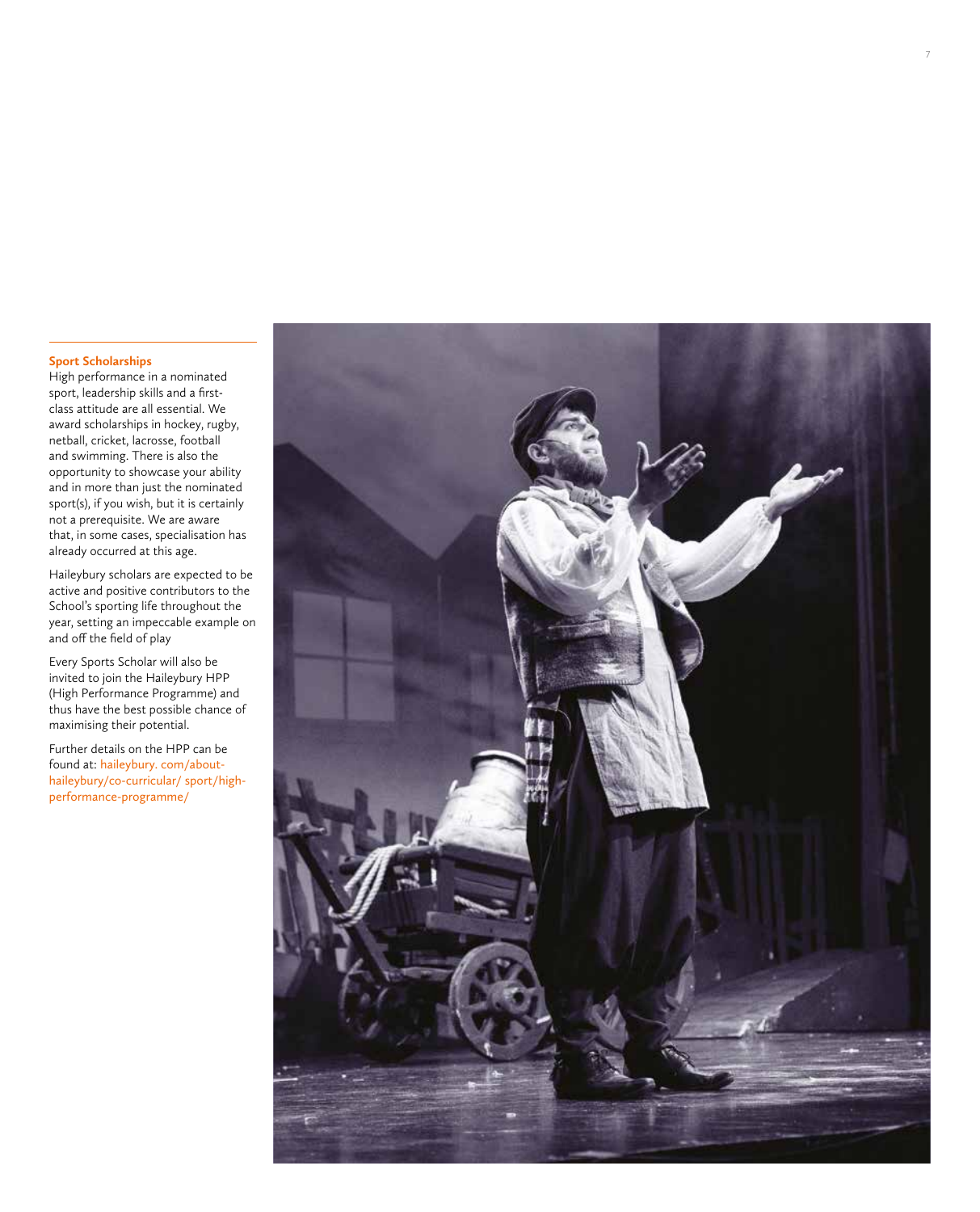More than two thirds of Haileyburians are boarders, but no matter whether your son or daughter is a day or boarding pupil, his or her school life will be centred in one of Haileybury's 12 Houses in the Main School (Years 9–13). These are communities of approximately 60–70 pupils, in which children between 13 and 18 years live together in surroundings which provide comfortable personal space, while simultaneously encouraging a strong sense of communal living.

Housemasters and Housemistresses (HMs) in the Boarding Houses are carefully selected senior staff and are responsible for the welfare of each boy or girl in their care. They live onsite, ensuring they are always within natural and easy contact. HMs are assisted by a team of tutors who each have special responsibility for a small group (10–12) of pupils; one tutor is also resident within each Boarding House.

In the Main School, lessons are taught on Saturday mornings while on Saturday afternoons there is an extensive programme of sports fixtures and cultural activities. On all but two Saturdays each term (designated 'nonexeat' weekends), boarders may return to their homes after their Saturday afternoon commitments are complete.

Boarders return to Houses on Sunday evening or alternatively, with the permission of their HM on Monday morning.

For our pupils who stay in at weekends, we run a full programme of fun activities on Saturday evenings and on Sundays.

Girls and boys who board weekly in Lower School are accommodated in Highfield House. Lower School day pupils are offered the chance to 'flexi board' (subject to space availability) and may stay in the House from one to four nights a week in preparation for full boarding in Removes.

# School life **Pupil transport**



# **Day pupils**

Haileybury's day pupil minibus service *(above)* links the School to North London and the London Underground network, as well as towns across Hertfordshire and Essex. Routes currently operate to and from Bishop's Stortford, Brookmans Park, Finchley Central, Harpenden, Hertford, Hitchin, Loughton, Monken Hadley, Royston, Snaresbrook, St. Albans and Winchmore Hill.

The earliest bus route starts at 6.54 am and the latest at 7.20 am, arriving at Haileybury at 8.00 am. The return services leave the School at 6.35 pm. The buses run morning and evening on weekdays and on Saturday mornings.

There is a high level of demand for our bus services so please contact the Transport Department on 01992 706378 or email transport@haileybury. com to enquire about spaces on your preferred route and associated costs.

If your area is not currently served by our network please get in touch as we are continually evaluating new routes.

# **Boarding Pupils**

There is a service *(below)* to collect Boarding Pupils on Sunday evenings in term time, via these routes: Buckinghamshire, Cambridgeshire, Kent and London. Boarders return to Houses on Sunday evening or alternatively, with the permission of their HM, on Monday morning. Please contact the Transport Department for further information.



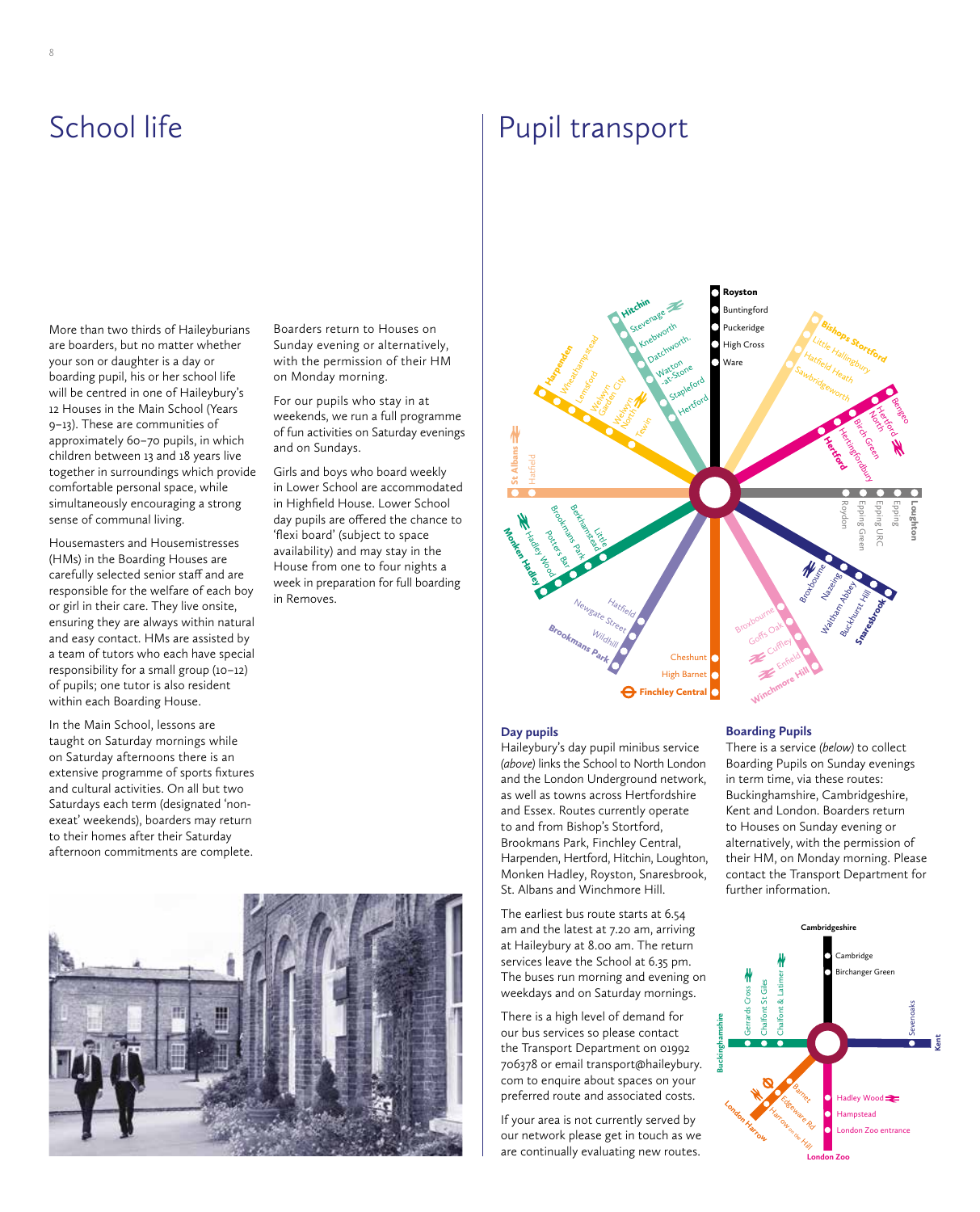# Financial matters

### **Bursaries**

Bursaries are offered to make it possible for talented pupils or those in significant pastoral need, whose parents could not otherwise afford the fees, to benefit from an education at Haileybury.

Financial assistance is based on means-testing the household income and assets using a standard formula widely used within the independent sector and usually includes a home visit. Parents are required to make a written statement to support their application. Bursary applications should be submitted prior to the entrance examination dates.

Please note that, as the bursary application involves a home visit, bursaries are not offered to pupils living overseas, unless in exceptional circumstances.

The number of awards made in any one year will vary according to the quality and circumstances of candidates and the availability of funds. The final decision will be made by the Bursary Committee. All bursaries are reviewed annually. Bursary applications submitted after receipt of a place offer may not be considered.

Depending on individual circumstances, a Scholarship and Bursary can run concurrently in the case of a Scholar requiring financial assistance.

Means-tested sibling discounts are available and if awarded they are applied to the lower fee and only during school years when a family has more than one child attending Haileybury.



### **Deposit**

The Acceptance Deposit for candidates whose parents reside within the UK is published annually. For all other candidates the Acceptance Deposit is equivalent to one term's fee. The School will retain the Acceptance Deposit without interest. The Acceptance Deposit (less £1,000) will be refunded against the invoice for the first term's tuition and boarding charges. For all pupils the £1,000 will be refunded on the final bill in the July after the Summer Term after all extras have been paid.

#### **Haileybury Composition of Fees Scheme**

The Composition of Fees Scheme has run successfully for over 30 years and many parents, grandparents and others have found it to be an attractive method of financing payment of fees. Under this scheme a lump sum payment can be made to cover a credit to the parent's account of an agreed termly amount. Please note, however, that there is no protection against the school fee increases.

The extent of the benefit is dependent on the gilt rates at the time of payment and the length of time before entry to the School. Currently those rates are very low.

Please contact the Head of Finance for further details.

#### **Miscellaneous**

Listed below are examples of additional charges (please note that these are examples and not an exhaustive list):

Public examination fees Private tuition LAMDA Individual music lessons Dance classes **Transport** Overnight stays (flexi-boarding in Lower School only) House subs Course books in Sixth Form only

*The Governors reserve the right to increase fees, extras and deposits without giving a term's notice, and to charge simple interest (currently at a rate of 2% per month or part month) on fees unpaid less than one week before the first day of term.*

# **Registration Fee**

A non-refundable registration fee of £100 is payable at the time of registration. Registration of your child as a prospective pupil does not secure your child a place at Haileybury, but does ensure that your child will be considered for selection as a pupil at the School.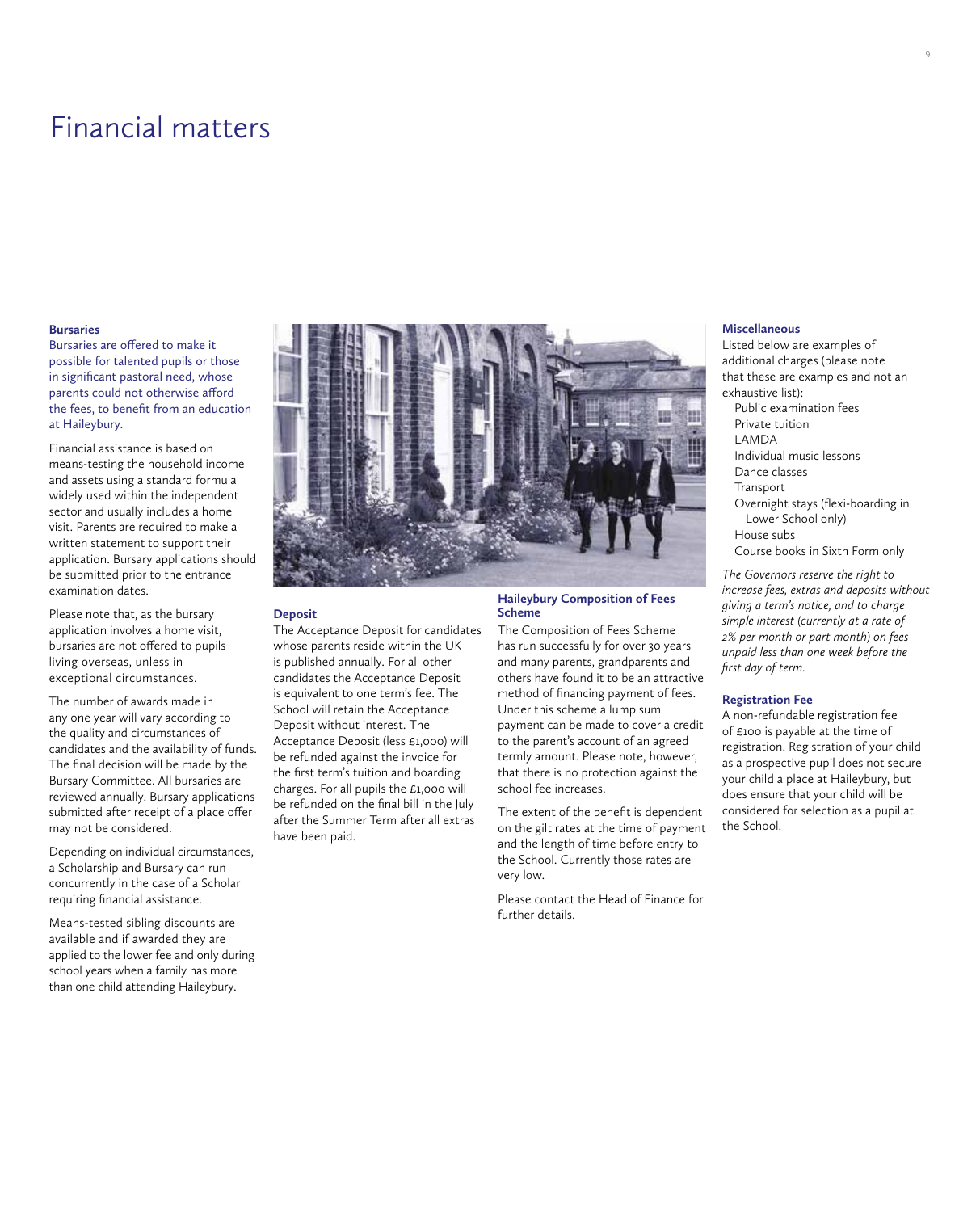# Frequently asked questions

#### **When can I visit Haileybury?**

Families are warmly invited to attend one of our Open Events which take place throughout the year. Please reserve a place online at [haileybury.com/openevents](https://www.haileybury.com/events/category/open-days/)

You are also welcome to make an individual appointment to see the school during term time by calling the Admissions Department on 01992 706353. Appointments are usually booked around three to four weeks in advance.

# **What is the difference between Lower School and Main School?**

The Lower School (Russell Dore) consists of Lower School 1 (Year 7) and Lower School 2 (Year 8). Lower School has its own building (The Russell Dore) on campus in which the majority of Lower School 1 lessons take place. Those entering the school at 13+ go directly into Main School (Years 9–13) and join the Removes (Year 9).

### **Is boarding available in Lower School?**

In Lower School (Years 7 and 8) our pupils have the option to try flexiboarding (subject to space availability). Pupils can board regularly for one or more (up to a maximum of six) nights per week in Highfield, our dedicated Lower School Boarding House. Full boarding is not available in Lower School and all pupils must either return home or go to a guardian from Saturday lunchtime until Sunday evening.

#### **Is transport available?**

A minibus service is available for day pupils, operating Monday to Saturday morning. We also provide minibus services for pupils returning to school on Sunday evenings. If entry to Haileybury is dependent on use of the transport service, parents are advised to check availability with the Transport Department, [transport@haileybury.com](mailto:transport@haileybury.com)  or 01992 706378. Please also refer to the Pupil Transport section for specific routes.

# **Is there school at the weekend?**

Saturday morning lessons are an important part of life at the School for the Main School pupils, for both day and boarding Haileyburians. Every pupil plays sport on Saturday afternoon, with the vast majority playing competitive matches, home and away, against other schools. Parents are warmly encouraged to come to attend fixtures if they can. Lower School pupils have no timetabled lessons on Saturday mornings but are expected to take part in sport and sports fixtures during this time.

#### **How are Houses allocated?**

A great deal of consideration is given to House allocation and to ensuring each pupil is placed in a House where they will both flourish and forge strong friendships.

The School is co-educational with twelve Houses in the Main School (six for boys and six for girls). The School allocates pupils to Houses according to availability in order to create balance within each House. Following admission, pupils can only change House in very exceptional circumstances and at the discretion of the Master.

The accommodation for boarders joining Lower School is Highfield House. In preparation for Lower School pupils graduating into Main School alongside the new intake of pupils joining Haileybury's Removes, the Lower School HMs and Deputy Masters allocate Lower School 2 (Year 8) pupils to Main School boys' orgirls' Houses.

# **Do parents get involved at Haileybury?**

Partnership between parents, tutors and Housemasters or Housemistresses is not only welcome but essential for the wellbeing of every pupil. Parents are always encouraged to be engaged in School life by supporting school performances, sports matches, concerts and special events.

The main objective of the Haileybury Parents' Association (HPA) is to provide additional opportunities for parents to socialise with one another, to be instrumental in new initiatives, and to fortify bonds between families. Please contact [hpasecretary@haileybury.com](mailto:hpasecretary@haileybury.com) should you wish to be put in touch with one of our current families to learn about their experience.

### **Do I need a Guardian if I live overseas?**

Yes, all pupils whose parents live overseas are required to appoint a UK guardian; this is a legal requirement and the Admissions Department can provide further information on selecting a guardian for your child. See our Educational Guardianship Policy for further details.

#### **Do I need a Visa to study at Haileybury**

If your child does not hold a UK passport, they will need to apply for a Child Student Visa in order to study at Haileybury unless they fall into one of the following exemption categories:

- Your child already has an EU Settled or Pre-settled status; or
- Your child holds a Tier 1 or Tier 2 PBS dependant Visa.

### **Will I like the food at Haileybury?**

At Haileybury, the preparation and enjoyment of food are seen as a core part of our duty to our pupils and staff. Each day our chefs prepare a rich variety of catering, from homemade soup and freshly-baked bread to delicious curries, our brand new vegan and vegetarian range and always a large selection of fresh fruit, salads and desserts. Freshly prepared in our own kitchens, the food here is a major highlight of School life.

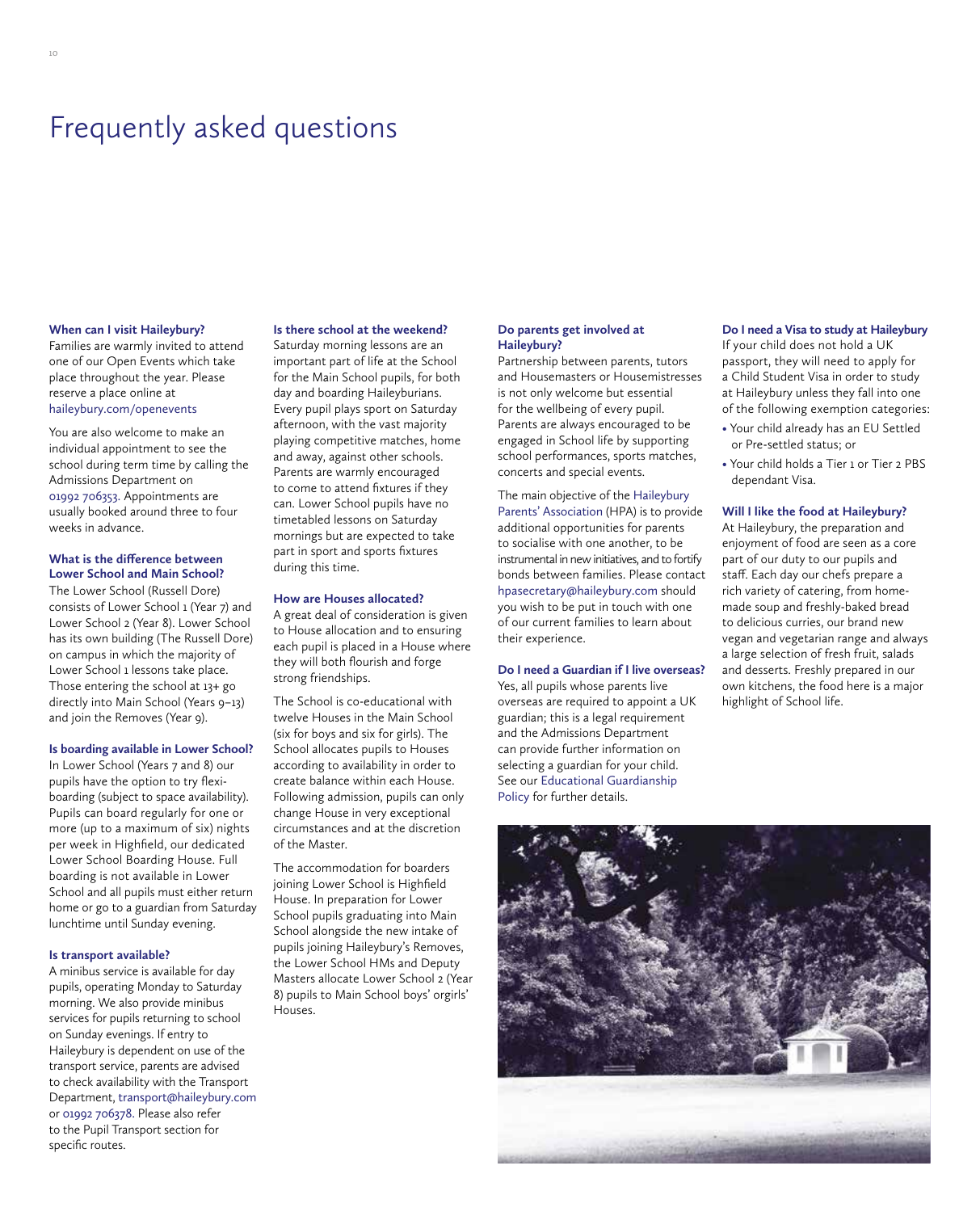# Haileybury standard terms & conditions

*for the most updated Terms & Conditions, please visit haileybury.com*

The following terms and conditions have been accepted by the Governors of Haileybury and are effective from 1 September 2017.

**1. Definitions** – Unless the context otherwise requires:

- (a) "parent(s)" means any one or more of the persons referred to in clause 4(c) below jointly and severally.
- (b) "School" means Haileybury and Imperial Service College, a Body Corporate founded and constituted by Royal Charter dated 30 August 1864 and known as Haileybury and/or The Master or any person to whom any functions of The Master have been delegated.
- (c) "Pupil" means the pupil named in the Acceptance Form.
- (d) "term" means each of the three terms in the School's year; Autumn, Spring and Summer. The duration of a term is determined by The Master. The School Year is deemed to start on 1 September.
- (e) "fees" means School Fees at the rate of which is set from time to time and current at the start of each term together with any extras. Fees include tuition, board, lodging and laundry and most games activities and any deposit paid and any scholarship or bursary which has become repayable. Extras include items reasonably incurred by a pupil or by the School on behalf of a pupil and for these purposes a pupil is the agent of the parents.
- (f) "information sheet" means any written information that we send out to parents from time to time, which information, where it relates to any matter covered by these Terms and Conditions shall be deemed incorporated herein.

#### **2. Entry to Haileybury**

- (a) Formal Agreement –The offer of a place and the parents' acceptance are or will normally be set out in the School's Letter of Offer and the prescribed Acceptance Form signed by the parents and which will constitute a formal and binding agreement between the parents and the School. That agreement is made on the strict basis of and subject to these Terms and Conditions, which may be varied by the School from time to time and in its absolute discretion, as circumstances require. Unless earlier terminated in accordance with these Terms and Conditions, that agreement continues until the end of the final year at School. Entry to the School is at all times in the absolute discretion of The Master.
- (b) School Rules and Discipline By accepting the School's Letter of Offer and signing the prescribed Acceptance Form, the parents and, through them, the pupil are undertaking to comply with all rules, regulations and customs in relation to the organisation, management and disciplines of the School from time to time. In addition, the parents and, through them, the pupil are confirming that they accept and will be bound by the School's Disciplinary Rules and Procedures which are set out, from time to time, in a separate document, any version of which, from time to time, is hereby incorporated into and form part of these Terms and Conditions. The Master is responsible for the care and good discipline of the pupils and for all matters affecting the day-to-day running of the School, including exclusion, suspension or expulsion of a pupil. The parents and the pupil will accept the authority of The Master at all times.

#### **3. Registration Fee and Deposits**

- (a) Registration Fee is payable and will not be refunded.
- (b) The Acceptance Deposit – is non-refundable and payable immediately upon and at the same time as the parents return the Acceptance Form to the School and no agreement between the parents and the School shall come into force and effect until the Acceptance Deposit is paid. The Acceptance Deposit is non-refundable.
- (c) The Acceptance Deposit is £3,000 for candidates whose parents reside within the jurisdiction of the Courts of England and Wales. For all other candidates the Acceptance Deposit is equivalent to one term's fee. The College will retain the Acceptance Deposit without interest. The Acceptance Deposit (less £1,000) will be refunded against the invoice for the first term's tuition and boarding charges. For all pupils the £1,000 will be refunded on the final bill in the July after the Summer Term after all extras have been paid.
- (d) Parents who have paid fees late or whose fees are overdue may also be required to pay a similar deposit. Parents who have given notice to withdraw a pupil may be required to pay a deposit against extras and any other liability. The same rules apply to Additional Deposits as those which apply to the Acceptance Deposit.
- (e) Bursary applications should be made in writing to the Registrar. The application can only be processed once the prospective pupil has completed the registration process.

#### **4. Fees and Extras**

- (a) When payable no pupil should have the right to return to the School until fees have been paid, unless an extension of the time has been granted in writing by the Bursar (as to the granting of which the Bursar has an absolute discretion). Whether or not the School holds a deposit, fees are due and payable not less than seven days before the first day of Term. Time is of the essence. A pupil whose account has not been paid in full by that time may, at the start of the Term or any later date, be excluded from the School until full payment has been made. Extras and damage will be invoiced as they arise or at the end of the term when incurred.
- (b) Review of Fees Fees are normally reviewed once per year. Any increase in fees will usually be decided upon at the Governors' Meeting in the Summer Term and notified to parents with the pupil's report or fee account sent out at the end of the Summer Term; the right is reserved to increase fees at any time without notice and without any other of the Terms and Conditions being affected.
- (c) By Whom Payable The liability to pay fees is the joint and several liability of each person who has signed or is named in the Acceptance Form as father, mother, step-parent, guardian or pupil and/or any person who has from time to time paid or guaranteed payment of fees in respect of the pupil whether as principal, agent or trustee and/or every person having legal or de facto responsibility for a pupil and who has acquiesced (other than solely as supervising adult) in returning the pupil to the School.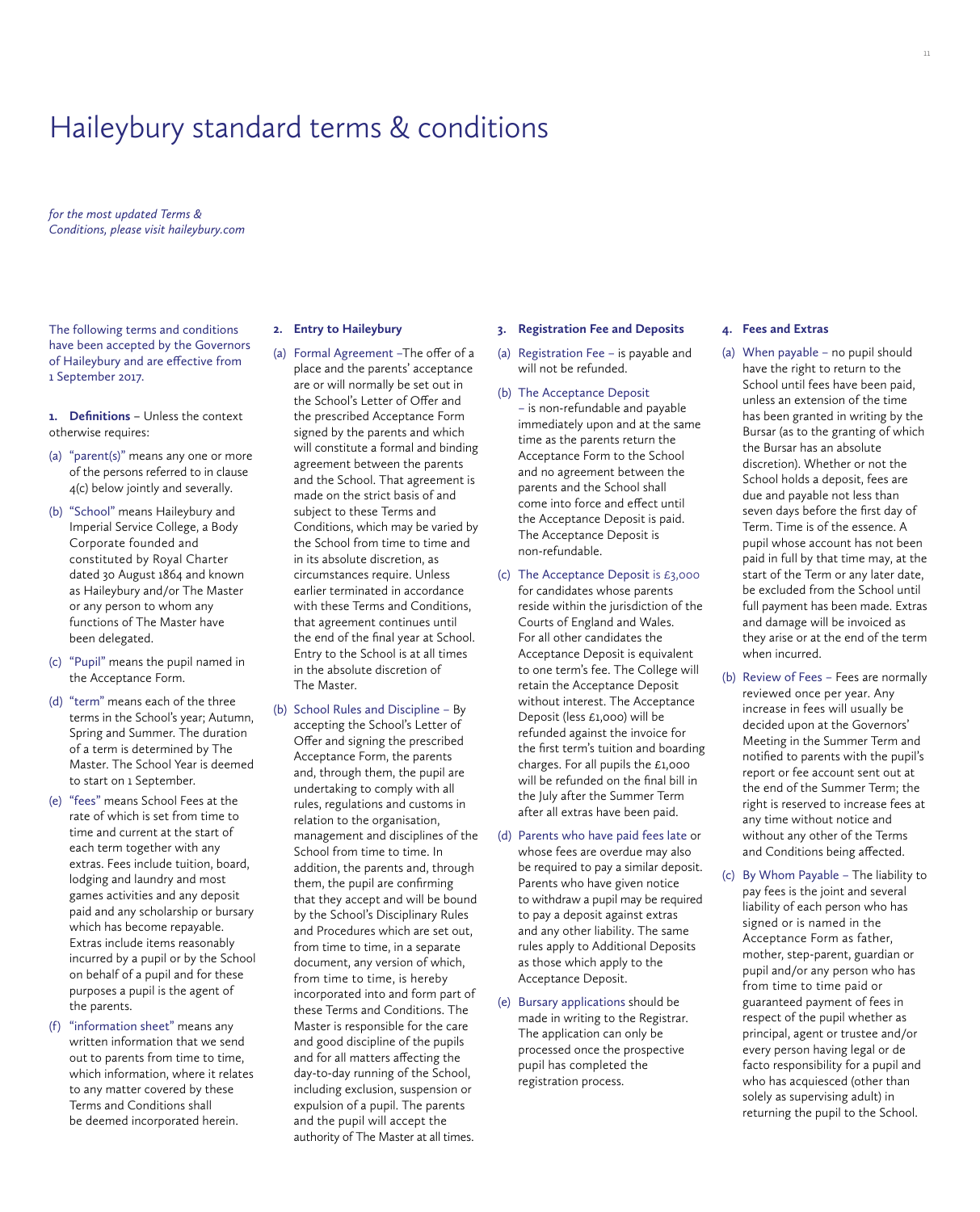# *Haileybury standard terms & conditions continued*

- (d) Lien The School has the right to exercise a lien over any property of the pupil at school premises at any time when there are unpaid fees. The School will be entitled to dispose of or sell such property privately or by auction after 21 days from the date when the School posts to any one parent by Recorded Delivery at the last known address a Notice of Intention to Sell.
- (e) Instalment Arrangements If the School should agree to accept payment of part or all of the fees by instalments the same shall be regarded as an arrangement only which may be cancelled by the School on 15 days written notice to the parent and thereupon any amount of fees which (but for the instalment arrangement) would have been due and payable forthwith as a debt and the remainder of these Terms and Conditions shall apply accordingly.
- (f) Scholarships and Bursaries Any scholarships and bursaries and any ex gratia awards or allowances which have been made may be withdrawn if in the opinion of the Master and the Governors the aims and objectives of the scholarship or bursary are not being met and the right is reserved to require payment in full in the event of the pupil being withdrawn with or without notice or removed from the School.
- (g) Refund and Appropriation of Fees
	- Fees including pre-paid consumables (whether or not consumed) will not be remitted for absence through sickness or any other cause. In particular, no claim shall arise for remission of fees if for any reason a term is shortened or a vacation extended. The School reserves the right of appropriation of all payments that are made on behalf of pupils belonging to the same immediate family.
- **5. Events requiring notice in writing** Parents must give notice in writing in the circumstances and in the manner described below.
- (a) Cancelling Acceptance One term's written notice is required if parents are, for any reason, cancelling their acceptance of a place prior to the pupil entering the School or a term's fees will be payable in lieu.
- (b) Withdrawal of the Pupil Parents must give one term's written notice before withdrawing the pupil from the School (including withdrawal after the pupil has sat IGCSEs) or a term's fees will be payable in lieu. Notice must therefore be received at the start of the term for the pupil to be withdrawn at the end of the term. Notice is not accepted pro-rata over terms.
- (c) Discontinuing an Extra A term's written notice is required if the pupil is discontinuing any course of tuition which has been or is normally charged as an extra.
- (d) Change in Boarding Pupils are accepted for a boarding place on the basis that they will continue to board throughout their time at the School. A change from boarding to day status will only be considered at the start of an academic year, subject to one term's written notice having been given. (Notice must therefore be received before the first day of the Summer Term if a change is to be considered for the following academic year.)
- (e) Written Notice Notice must be given in writing to the Master or the Bursar. Notice given verbally or given in writing by or to any other person will not count as good notice. Notice takes effect only when the School sends written confirmation of receipt.

(f) Waiver – Any waiver of the requirements of this clause will be effective only when written and signed by the Bursar and if the Bursar accepts a provisional notice it is valid for only one term at a time and only if in writing.

#### **6. Removal of a Pupil**

- (a) Circumstances In addition to the rights set in Paragraph 4(a) above, the Master has the right to request parents to remove a pupil from the School where, in the opinion of the Master, such is in the interest of the pupil and/or the School. Further and more specific rules and procedures relating to such removal will be found in the School's Disciplinary Rules and Procedures available online and on request. Where a pupil is accordingly removed from the School, the School shall not be obliged to pay any refund of fees for the balance of the Term when such request is made but, provided fees are being paid up to date, parents will not be liable to pay a term's fee in lieu of notice.
- (b) Re-Admission A pupil who has been excluded, suspended or removed from School in accordance with the School's disciplinary rules and procedures and for any reason shall not be readmitted without written permission of the Master.

#### **7. Recovery of Unpaid Fees**

- (a) Interest The right is reserved to charge interest at 2% per month or such other rate as seems to the Governors to be reasonable on unpaid fees including any fees in respect of which an instalment arrangement has been terminated.
- (b) Costs All costs and expenses incurred by the School in the collection of unpaid fees, including the School's administrative costs and any costs and disbursements paid to external solicitors instructed to act on behalf of the School should be recoverable from those persons set out in Paragraph 4(c) above as a debt due to the School from them forthwith upon such person(s) being notified of such costs and expenses in writing by the Bursar.

## **8. Special Circumstances**

- (a) Court Orders and Precautions – The Master must be notified in writing immediately of any court orders in relation to the child for example as to parental responsibility, residence, contact, prohibited steps, specific issues or periodical payments. It is the responsibility of the parent to inform the Master immediately and in writing and by a personal visit in case of urgency if the School is required to take any special precautions for the protection of the pupil or if circumstances arise such that any parent may be unable to pay fees in the future.
- (b) Emergency Medical Treatment The parents hereby grant to the Master authority to give consent in loco parentis to the carrying out of any emergency medical treatments or procedures which are certified by a medical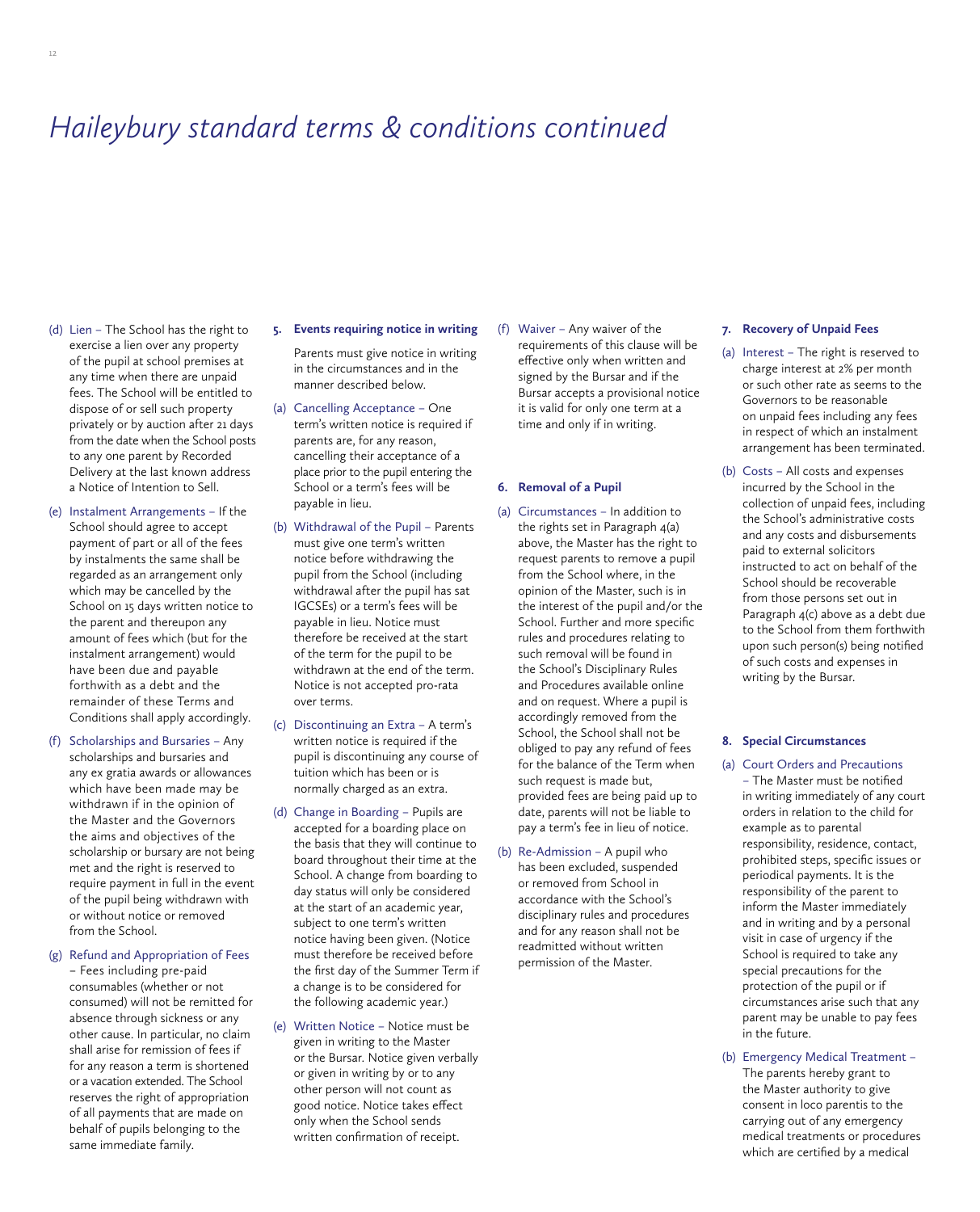practitioner to be necessary to the safety of the pupil.

- (c) Medical Supervision The Master may at any time at the expense of the School require a medical certificate in respect of the pupil and may require a urine test to establish the presence or otherwise of an illegal substance. The Master must be notified in writing of any existing or new medical condition or infectious or contagious disease or illness; for the duration of any disease or illness the School will not permit the pupil to remain at the School without the consent of the School's medical advisor.
- (d) Special Learning Difficulty We will notify you if it appears that the pupil is falling behind with studies. Extra tuition can be arranged but the School does not undertake to diagnose conditions of special learning difficulty such as those relating to dyslexia or poor visual acuity or to provide remedial teaching. The School will, on request, advise parents as to how they, at their own expense, may obtain specialist advice.
- (e) Parent Absent from UK If a parent is not normally resident in the United Kingdom or will be absent from the United Kingdom for more than 48 hours during term time, the Master must be notified in writing of the name, address and telephone number of a guardian resident in the United Kingdom who is acceptable to the Master.
- (f) Concerns/Complaints Parents who have cause for concern in relation to the care, discipline or progress of a pupil must inform the Master without delay and in writing.

(g) Examinations – The School will enter a pupil for an examination only if the Master is satisfied that such is in the best interests of the pupil.

**9. Insurance**

- (a) Personal Property of the Pupil Parents are required to make certain that their own insurance will cover the pupil's personal property whilst at School or on the way to and from School or on any School sponsored activity away from the School. The School accepts no responsibility for the cost or value replacement or otherwise for the pupils' personal property.
- (b) Non Agency The School does not undertake to provide or maintain any insurance covers beyond those prescribed by Law and in no circumstances will the School be constituted agent of the parents for insurance purposes. Parents must in each case satisfy themselves that the pupil has the cover required.

# **10. Intellectual Property Rights**

- (a) Copyright The School acknowledges that the copyright of work of which the pupil is the sole author shall vest in the pupil. The copyright of work produced in collaboration with others where the contributions of each author are not distinct shall be held by the joint authors as tenants in common. The School acknowledges the right of the pupil to assert his rights, generally, to be identified as the author of any such work.
- (b) Patent The School shall honour the right of the pupil to be named as the inventor in any application for a patent relating to an invention devised solely by the pupil and as the joint inventor in any application for a patent relating to an invention devised jointly by the pupil and any other person.

#### **11. General Conditions**

- (a) Waiver Any indulgence, relaxation or non-enforcement by the School of any of its rights under these Terms and Conditions shall not act as a waiver of and be without prejudice to both the rights in question and all other provisions of these Terms and Conditions.
- (b) Progress Reports A report on each pupil will be sent to parents at least twice per year. Information provided to parents and others concerning the progress of a pupil and the pupil's character, examination, further education and career prospects and any references will be given in good faith but without liability on the part of the School.
- (c) Variations The School may in its absolute discretion and on such notice (if any) as the School considers reasonable vary any or all of these and its other Terms and Conditions from time to time. The School reserves the right to make alterations at any time to the way in which the School is run, to the situation of the School and any part of it and to any aspect of the School without reduction in fees.
- (d) Prospectus In the prospectus are set out some details of the School, its history and facilities. Although the contents are believed to be accurate at the time of printing nothing contained in the prospectus shall form part of any Agreement between the School and the parents or any other person and the parents confirm that they have not relied on its contents in entering into this Agreement.
- (e) Address for Correspondence Each written communication shall be addressed to one or more individuals and sent by ordinary first class pre-paid post or handed personally to the addressee. The postal address of the School is Haileybury, Hertford, SG13 7NU. The postal address of the parent or any other person is deemed to be the address given on the Acceptance Form or (if different) the address shown on the School's Entry List of the last known address of the addressee.
- (f) Interpretation Headings and subheadings are for ease of understanding only and do not form part of these terms and conditions. This document will be construed as a whole and in conjunction with the Acceptance Form and any information sheets.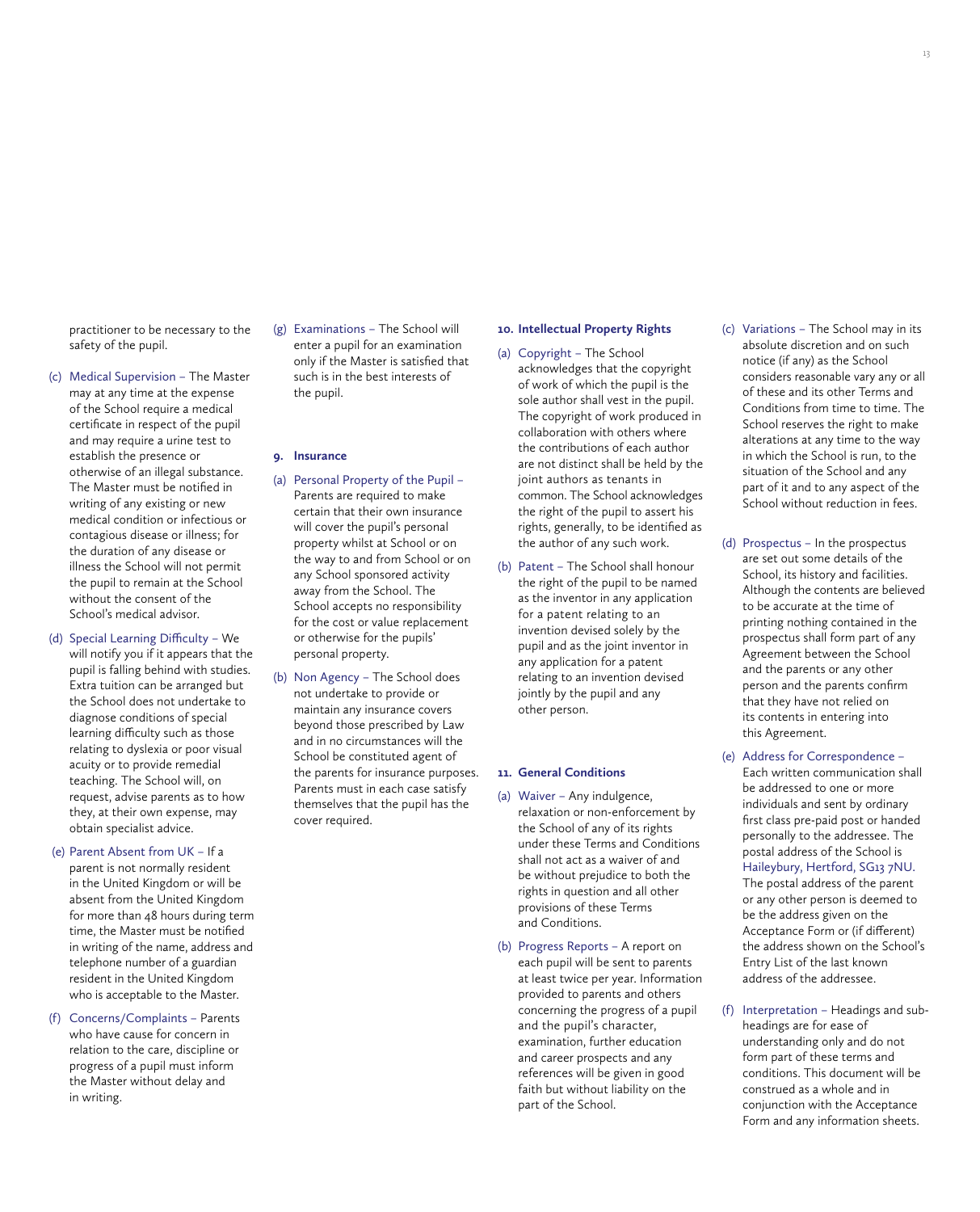# *Haileybury standard terms & conditions continued*

(g) Proper Law and Forum – These Terms and Conditions and the agreement referred to herein shall be construed according to the laws of England and Wales and the parties to that agreement hereby irrevocably submit to the jurisdiction of the English and Welsh Courts.

# **12. Data Protection**

The School adheres to the Data Protection Act (General Data Protection Regulation) and treats the confidentiality of personal and sensitive data very seriously and we ensure it is kept securely. There are three separate processes:

- (a) Enquiry Process from prospective pupils and parents the School collects personal data, solely for the purpose of processing an interest in the School and maintaining communications.
- (b) Registration Process from prospective pupils and parents the School collects personal and sensitive data, solely for the purpose of processing an application to the School; There is a Registration Fee. Please see clause 3(a).
- (c) Post Acceptance Process once the Acceptance Form has been signed, and the Acceptance Deposit paid, the School will request further personal and sensitive data for the purposes of the operations of a boarding school, to include academic and pastoral care, covering the following people: Pupils; Parents; Guardians; Bill payers; Friends and relations as nominated by the Parents or Legal Guardians. For the Registration and Post Acceptance process, by completing and signing the relevant forms, you are giving the School consent to

sensitive data. This will include sending you emails, letters or phone calls relating to events and news at the School, as well as communications in order to progress and process your application. The information will be held in accordance with our data retention policy, which can be found here: haileybury.com/ [my-haileybury/information](https://www.haileybury.com/policies-publications/)parents-pupils/policiespublications. Our privacy policy also details your rights you have in respect of the data you provide. The full Haileybury privacy notice can be found on our website using the following link: haileybury.com/privacy-policy.

hold and process, personal and

Registered Charity Number 310013  $C_36/14/12$ Copyright

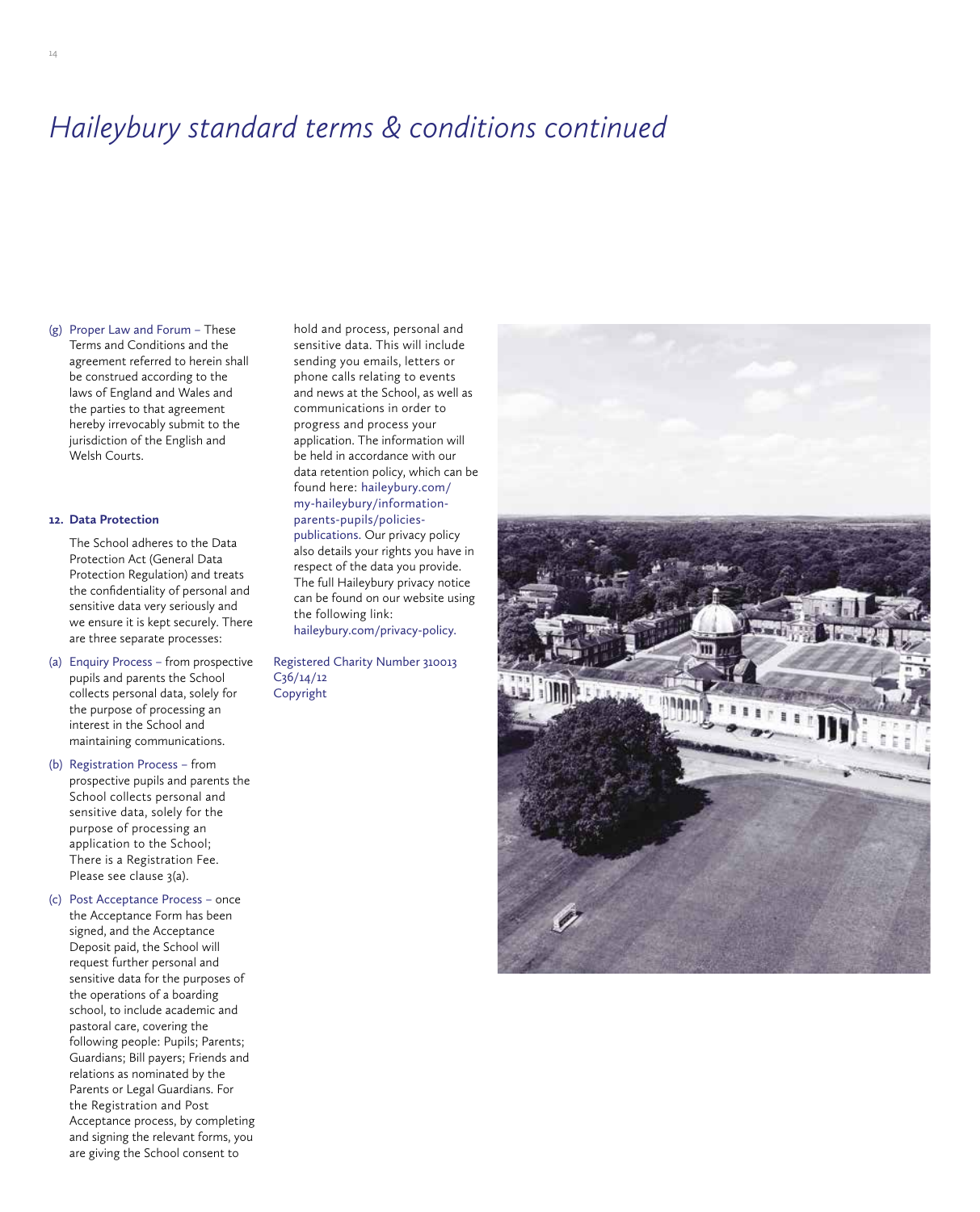Visitors' parking spaces are close to Reception and Admissions, reached via the Front Entrance on London Road (B1197). For events, enter the campus via Hailey Lane and the White Gate Entrance.

- 1 Art School
- 2 Attlee Room
- 3 Ayckbourn Theatre
- 4 Big School
- 
- 5 Biology<br>6 Bradby Bradby Hall
- 7 Bursary
- 8 Clock House (Archives)
- 9 Design Technology
- 10 Form Room Block
- 11 Galpin Suite
- 12 Grubber (café)
- 13 Health Centre
- 14 Learning Support
- 15 Library
- 16 Russell Dore (Lower School)
- 17 Mathematics
- 18 Memorial Quad 19 Music School
- 
- 20 Physics & Chemistry 21 Estates Reception

**22 Reception & Admissions** 23 Sixth Form Centre

**Entrance**

24 Uniform Shop 25 Visitor parking

*Houses:* 26 Alban's 27 Allenby 28 Bartle Frere 29 Batten

- 31 Edmonstone
	- 32 Hailey

30 Colvin

- 33 Highfield
- 34 Kipling
- 35 Lawrence
- 36 Melvill
- 37 Thomason 38 Trevelyan
- 
- College Road 32  $\mathcal V$  13 占轴 25 Lower College Road London Road B1197 London Road**Sports Complex** School All-weather Surfaces, Athletics Field, drop-offRackets Court, Rugby/Football Pitches, 16 26 24 Squash Courts, Sports Hall, Swimming Pool, Tennis Centre. 1 .<br>23 Dining  $\mathcal V$ Hall 12  $27 - 1 - 30$ 28 18 .<br>33  $\overline{\phantom{a}37}$   $\overline{\phantom{a}36}$ College Roac College Road 8 **Front**  Cricket fields **Entrance** > **22** 10 Quad Avenue 4  $\,<$  7 25 .<br>34 气削 29 15 Chapel 2 .<br>35 .<br>14 **Terrace** 6 3  $\mathcal{L}_{1}$ 19  $\overline{\mathsf{P}}$ 31 The Arboretum 5 17 Hailey Lane  $20$ 9 **White Gate**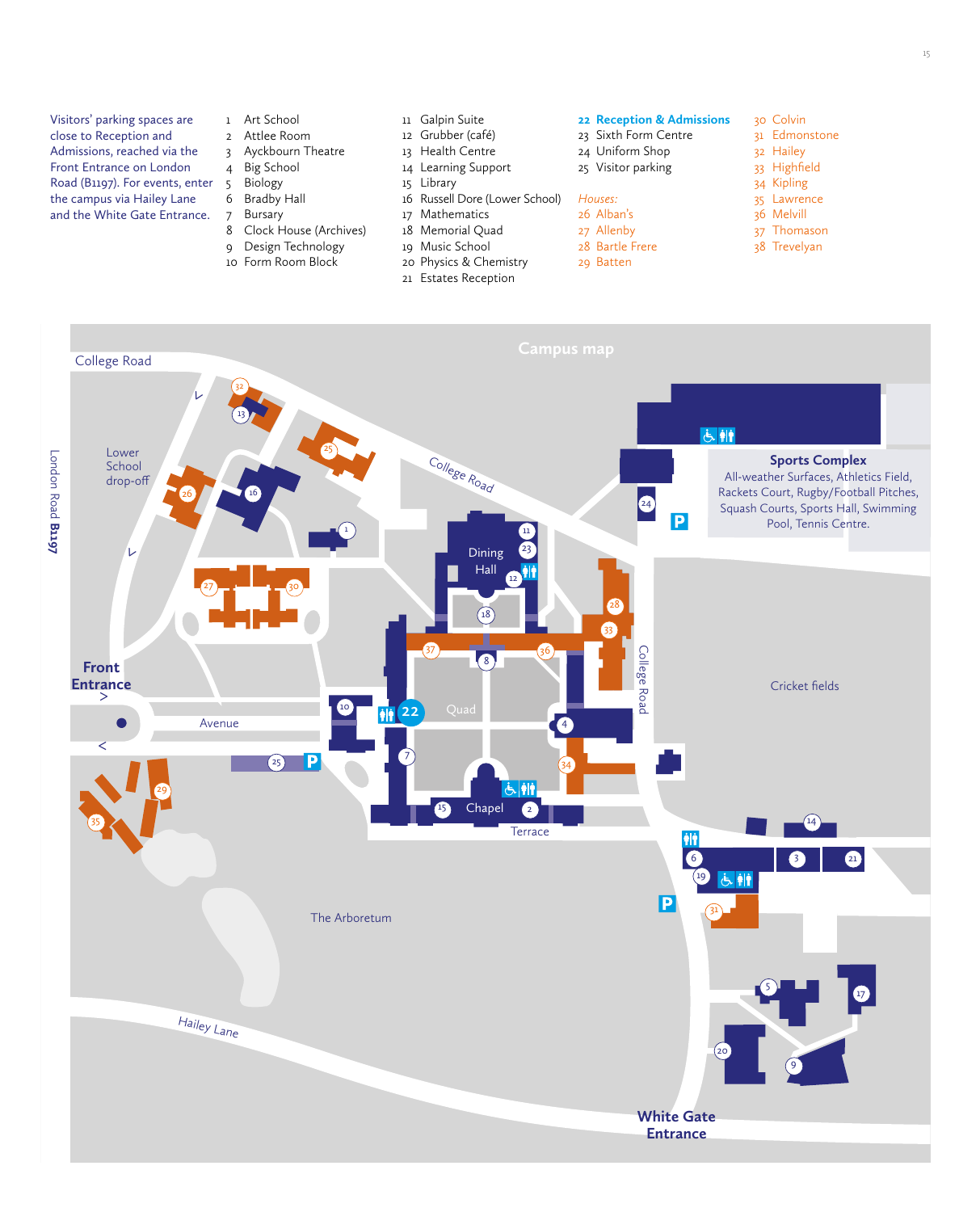

Haileybury is located in rural Hertfordshire between Hertford and Hoddesdon about 20 miles north of central London.

# **Air travel**

London Heathrow (50 minutes by car), London Stansted (30 minutes) and London Luton (40 minutes) airports are within easy reach of Haileybury. London Gatwick Airport (75 minutes) is only slightly further away. All are served by rail links to central London.

# **By rail**

There are two main line railway stations close to Haileybury. Hertford North to London (Moorgate or Kings Cross) is a 40-minute journey. Broxbourne to London (Liverpool Street) is 35 minutes. Hertford North is a 5-minute car ride from Haileybury and Broxbourne is 10 minutes away.

#### **By road**

Haileybury is conveniently located close to the A10 and easily accessible via the M25, A1(M), M11 and A414.

# From the South East

Leave the M25 at junction 25 to join the A10 north (Cambridge), exiting the A10 at Hoddesdon.

# From the South West

Leave the M25 at junction 21a to join the A405, then the A414 to Hatfield and on to Hertford. The B1197 leads to Hertford Heath village.

#### From the North

Leave the  $Ai(M)$  at junction 4 for the A414 to Hertford, or leave the M1 at junction 7 (St Albans) for the A414 to Hertford.

From the East Via the M11 Leave at junction 7 (Harlow) for the A414 to Hertford.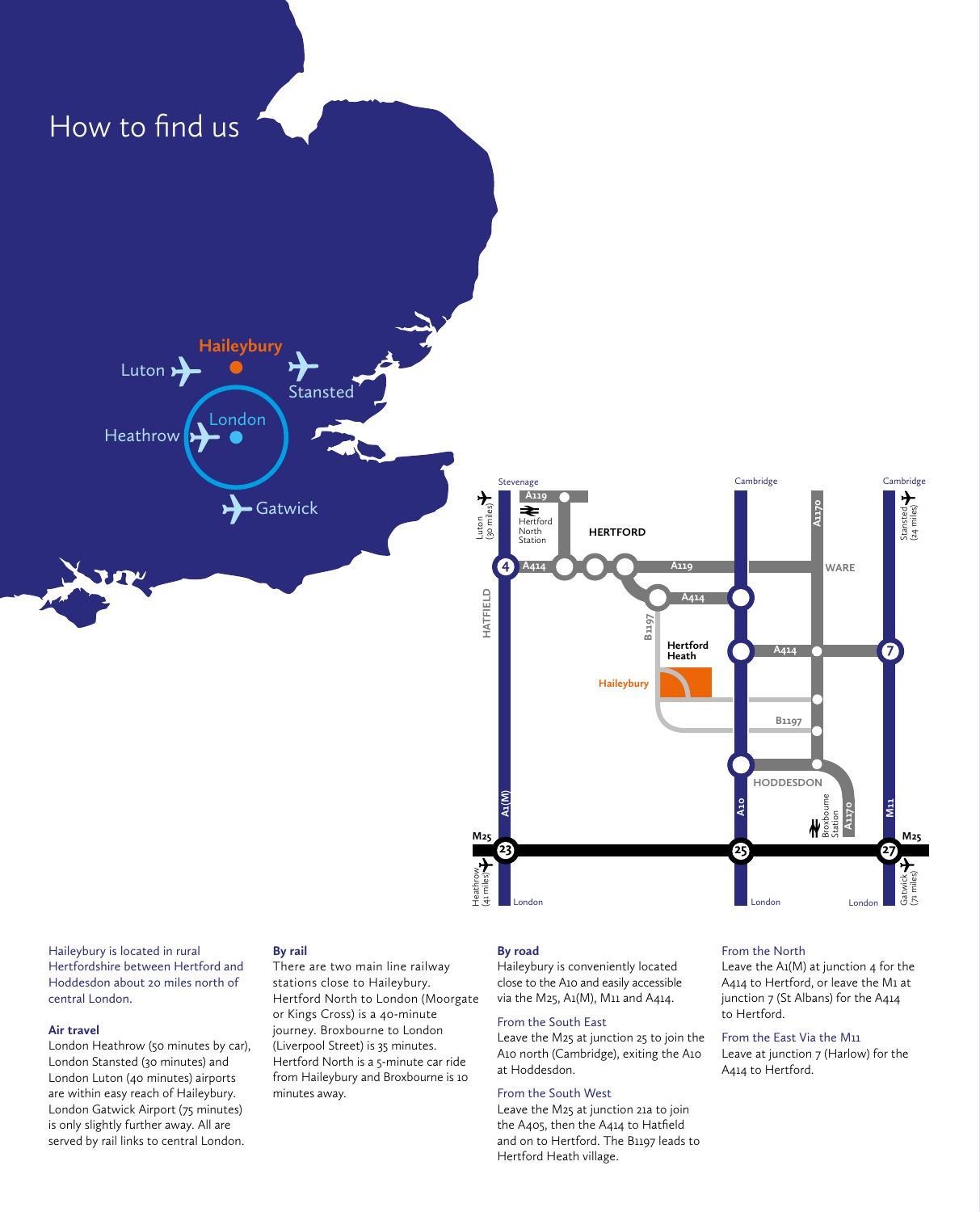

[www.carbonbalancedpaper.com](http://www.carbonbalancedpaper.com) CBP012543